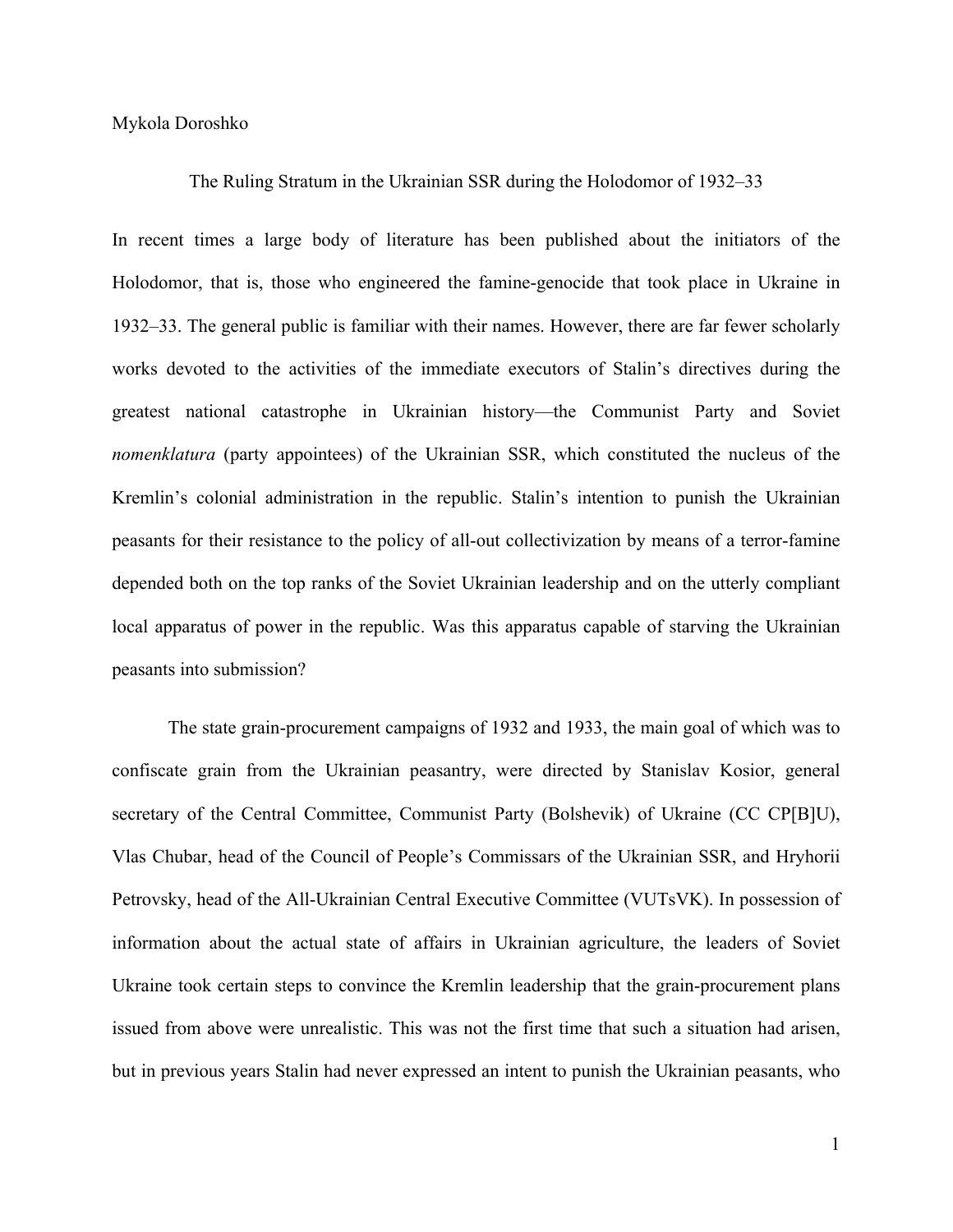were loath to join collective farms, by means of famine. In the summer of 1932, however, the party and state leadership of the Ukrainian SSR was forced to choose between carrying out the plan or stepping down. The latter was not an option for high-ranking members of the Soviet nomenklatura because unsubmissive political figures were condemned to political oblivion. The Ukrainian leaders therefore opted for the first choice, however regrettable—to carry out the plan—for in the communist system, which functioned according to the principles of "democratic centralism," if Moscow insisted on something, Kharkiv had to submit. Thus, the supreme republican leadership, powerless to resist the dictate from the Moscow center, became the executor of the Kremlin's policy, whose implementation cost the Ukrainian nation many millions of victims.

In order to compel Ukraine to fulfill the excessively high grain-procurement plans, Stalin resorted to intimidating the local Communist Party leadership by means of a tried-and-true method—a purge of the ranks of the CP(B)U. The removal of Ukrainian officials took place in two stages: in January 1932, when selective expulsions took place in local organizations in several Ukrainian districts (*okruhy*), and in June 1933, when an all-out purge of the CP(B)U was launched.

As is generally known, party purges conducted on the eve of large-scale experiments were an integral element of Bolshevik traditions established by Lenin. For example, upon initiating the policy of all-out collectivization in 1929, Stalin launched a purge that was supposed to be a general review of party ranks once the new chief had vanquished all opposition to his policy of building socialism in one country at top speed. At the time, 13,000 communists and candidate members of the CP(B)U were removed from 34 districts of the Ukrainian SSR.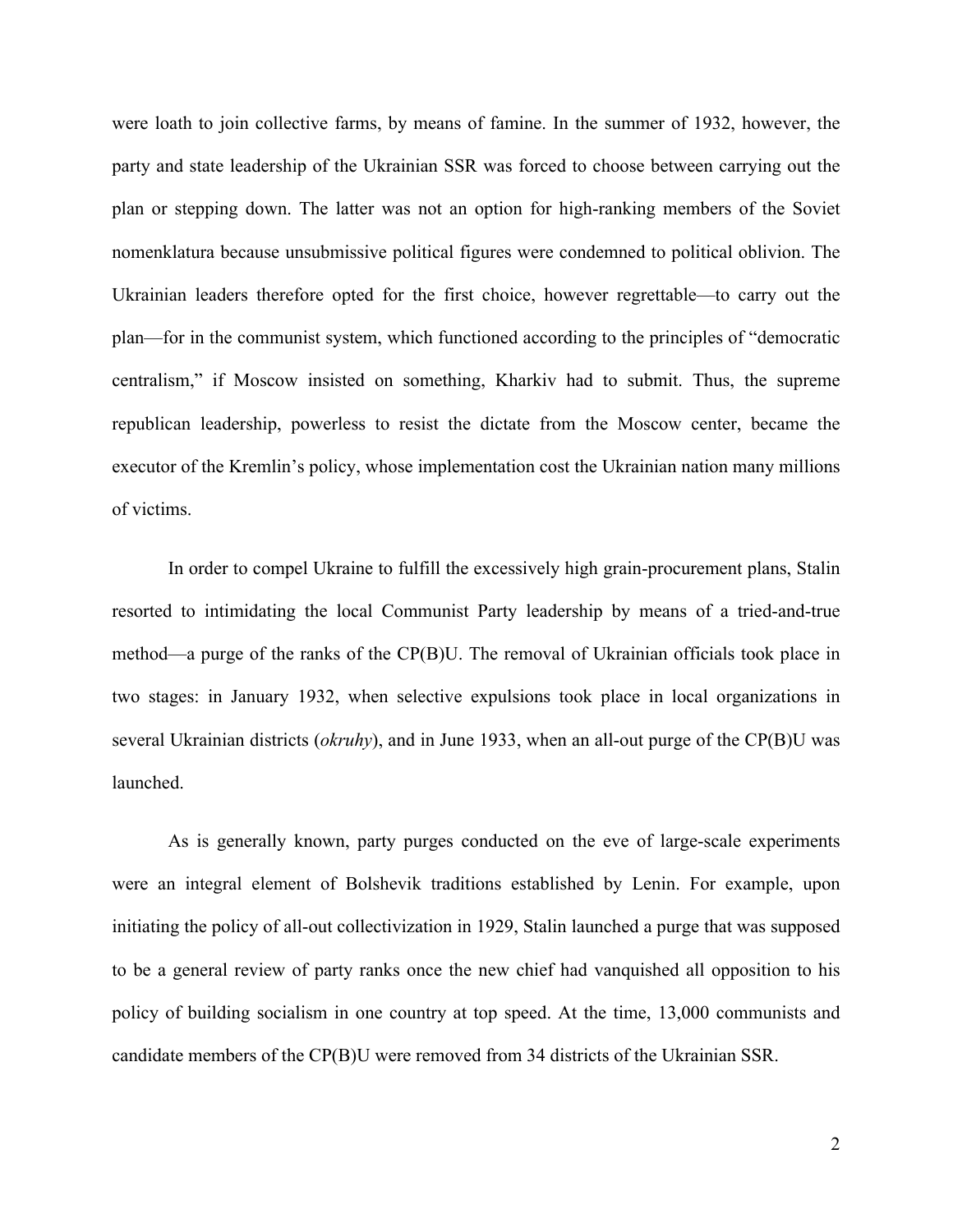According to Stalin, in 1932–33 it became necessary to continue the work begun in the Ukrainian SSR in 1929–30 and purge the CP(B)U not only of concealed oppositionists but also of those functionaries who were implementing the policy of Ukrainization. The experience of earlier purges had shown that they allowed the Moscow center to keep not only rank-and-file party members but also the top leaders of the CP(B)U in a state of constant apprehension. Having obtained their high positions thanks to the Kremlin's favor, those in the top echelon not only completely supported Stalin's policy of accelerated socialist construction in the USSR but also gave no indication of even hypothetical readiness to oppose the center's directives. Therefore in 1932, when Moscow produced yet another excessively high grain-procurement plan for Ukraine, it encountered only indecisive efforts on the part of the republican leadership to obtain an inconsequential reduction. Petrovsky and Chubar emphasized this particular point in their letters to Stalin and Molotov dated 10 June 1932.

The Soviet Ukrainian leaders' appeal to the Kremlin rulers was based on the actual state of affairs in the Ukrainian countryside, of which they were well informed from various sources, including reports from local leaders. For example, while on an inspection visit to the Kyiv region, the first secretary of the Kyiv oblast (province) party committee, Mykola Demchenko, wrote a letter to Kosior, the head of the CP(B)U, informing him about the deaths by starvation of children of collective farm members. Demchenko reported that the farmers attributed responsibility for those deaths to the party, which had "fleeced and duped" them, for "there had been food to eat as long as there were still landowners."<sup>1</sup> He added that the leitmotif of all

 <sup>1</sup> *Holodomor 1932–1933 rokiv v Ukraïni: Dokumenty i materialy*, comp. Ruslan Pyrih (Kyiv, 2007), p. 115.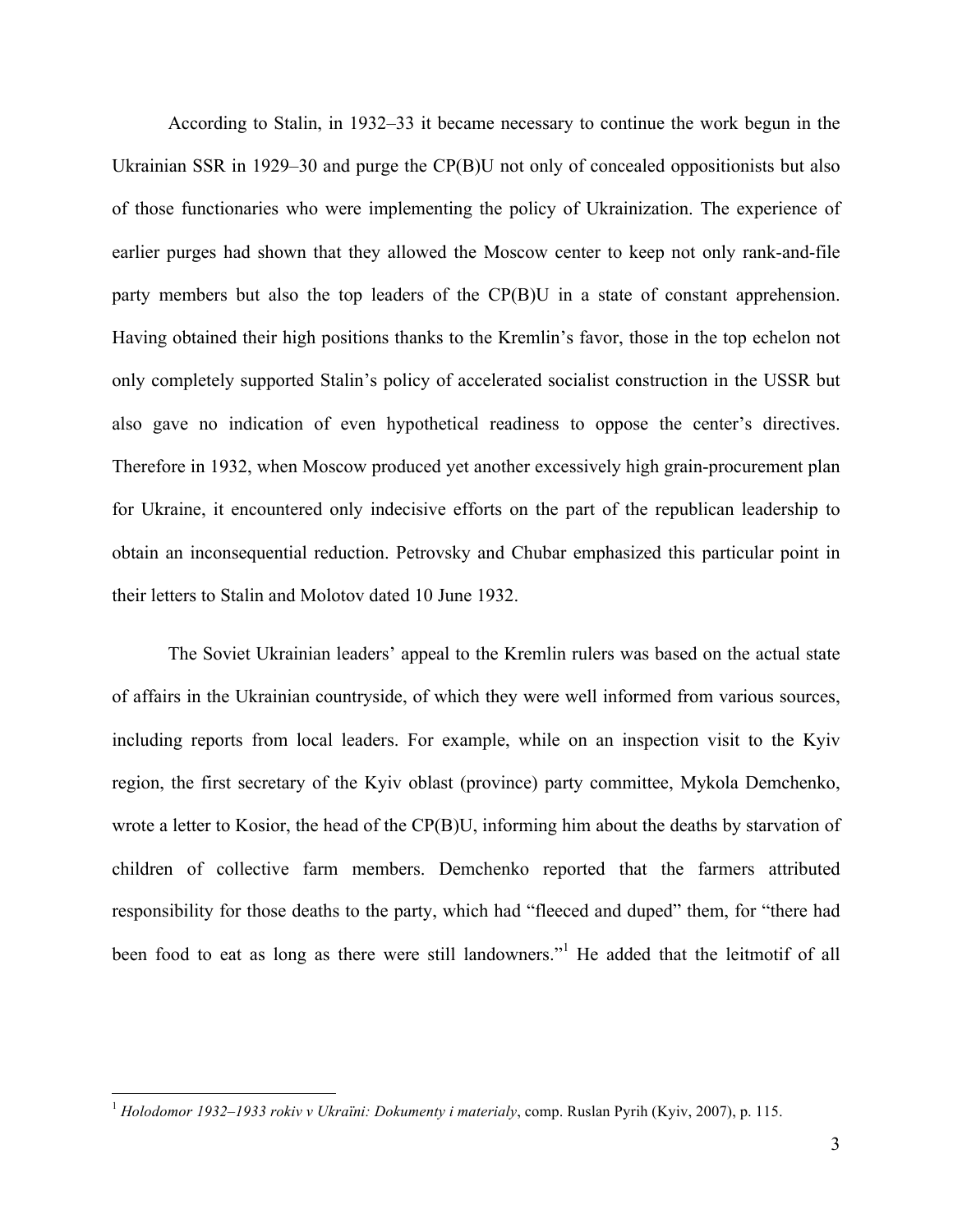speeches delivered at collective farm meetings was the rhetorical question, "How is it that we are grain growers and still had a harvest, but we must suffer from starvation and die?"<sup>2</sup>

In a letter to Molotov and Stalin, Petrovsky noted that at times "criticism of the situation that has arisen becomes too deep and broad: Why did they create an artificial famine? After all, we had a harvest. Why was the sowing seed taken away? That did not happen even under the old regime. Why should Ukrainians...have to go to non-grain-producing lands for grain?"<sup>3</sup> Petrovsky continues: "Because of the general famine, the villagers have spontaneously set out for the Dno station in the Central Chernozem Region, for Belarus and the North Caucasus. Here and there, two-thirds of all the men abandon their village and travel for grain because at the Dno st[ation] grain costs 30–40 rubles a pood, and here it is  $100-140$  rubles a pood.<sup>34</sup>

In a letter to Molotov and Stalin dated 10 June 1932 Vlas Chubar, the head of the Soviet Ukrainian government, wrote that "cases of malnutrition and starvation were noted already in December and January both among independent farmers (especially among those whose farmsteads had been completely sold off, including petty belongings, for having failed to carry out grain-procurement tasks) and among collective farm members…. Since March and April, those who are malnourished and starving have swelled up and starved to death; dozens and hundreds have accumulated in every village."<sup>5</sup>

The famine in the Kyiv region and problems of food supply in the city of Kyiv are described in a letter written on 18 June 1932 by Havrylo Tkachenko, a student at the Kyiv Piscicultural Technical College, to Stanislav Kosior, general secretary of the CC CP(B)U. This

 $<sup>2</sup>$  Ibid.</sup>

 $3$  Ibid., p. 198.

 $4$  Ibid., p. 199.

 $<sup>5</sup>$  Ibid., p. 201.</sup>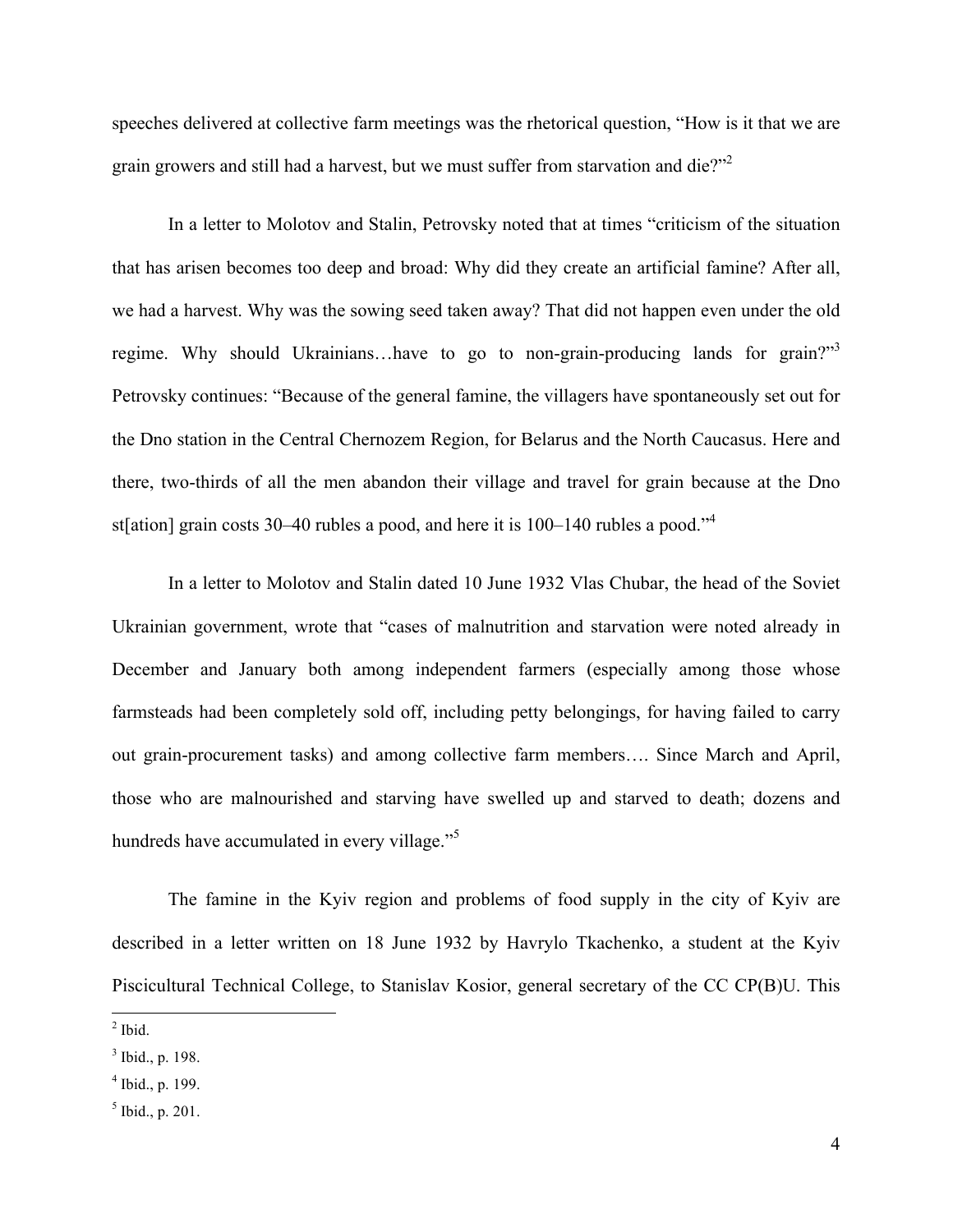member of the Young Communist League, who by his own account "had persistently and endlessly conducted explanatory work…to show that the party and its goal [the building of socialism] is correct and realizable," posed the following question to the leader of the CP(B)U:

To hell with this kind of socialism if humanity is becoming pauperized with every passing day. In Kyiv, any numbers of peasants sit on street corners with their whole families, begging and crying for a piece of bread; they have already swelled up from starvation. And who are they? Members of collective farms who have hundreds of labor days. In all the student cafeterias, where slogan after slogan is glued [to the walls], 'Let's struggle for qualitative and quantitative indices of public catering,' students are constantly fed this kind of lunch:  $H<sub>2</sub>O$  [water] and a few herbs; if only there were a potato, and there is no fat either, and you get 20–25 grams of bread with this.

For the second course there is gruel or soya, so when you take it with water, as it is, then you have 100 grams, also without any fat. 'There you go, Havrylo, live on that!' That's the way it is in Kyiv cafeteria no. 2–3 of the  $SZK<sup>6</sup>$  and elsewhere. If only they would give enough soya to eat: that's what practically every student says right now. He gets 40–30 rubles a month and various deductions from them, so he obtains a net sum of 15–20 rubles. So live off that for the month when the student cooperative (restricted access) charges the following prices: 400 grams of bread, 2 rubles; 100 grams of fat, 3 [rubles]–3 rubles 50 kopecks; butter, 2 rubles 85 kopecks; eggs, 60 kopecks each, and so on. Whenever any soya shortcakes appear somewhere, the kind that earlier even a dog wouldn't eat, there is now a lineup of 500 people. Student after student is contracting

<sup>&</sup>lt;sup>6</sup> Students'kyi zakrytyi kooperatyv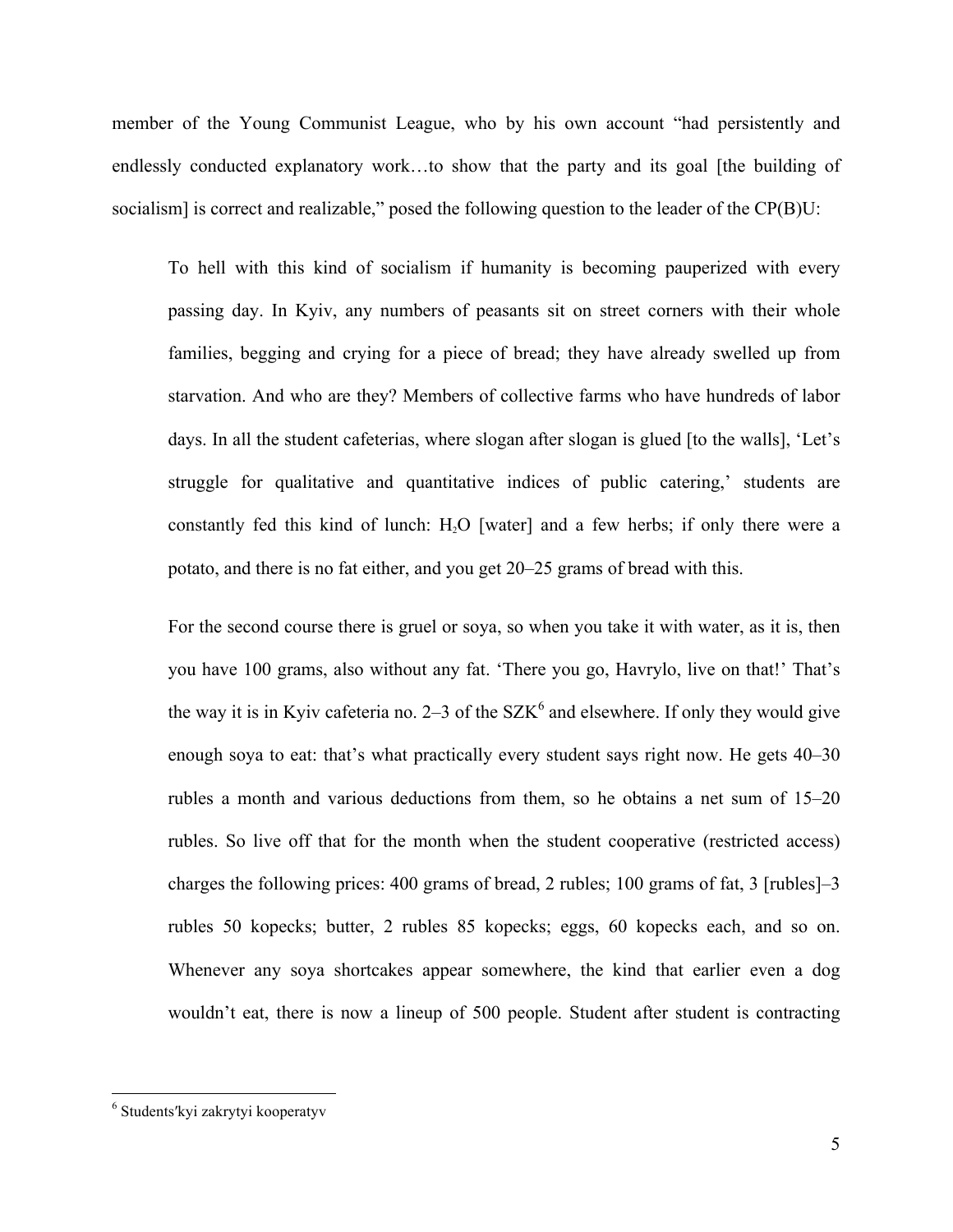tuberculosis; right now five people from our technical college have gone into hospital, where they have been left: they are spitting blood.

Everyone is living like this—students, workers, peasants, and others—and I don't know why people are dying of hunger, and nomatter how many conversations of all kinds overflow with words, no action is taken.

Probably the CC does not see this or does not imagine [the seriousness of the situation]. This year one can expect nothing better but something even worse, for apparently there will be large-scale crop failure, while even greater grain-procurement plans have been dumped on the collective farms.

Now tell me, esteemed Stanislav Vikentiiovych: Are these the paths to socialism? These are the paths to the dung-heap and perdition. Is this any way to build socialism?... Will we have a healthy generation in our country? It will be sick, feeble, and weak, and even at that, only 50 percent will be left alive.

...In my opinion, all this hinges on the bungling of the leadership."<sup>7</sup>

Stalin's reaction to the catastrophic food situation in the Ukrainian SSR and the appeal from the republican leaders requesting a reduction of the grain-procurement plan and the provision of food relief are revealed in a letter that the Soviet leader sent to Lazar Kaganovich on 15 June 1932: "I did not like Chubar's and Petrovsky's letters. The former is indulging in 'selfcriticism' in order to obtain additional millions of poods of grain from Moscow; the other is playing the saint who sacrificed himself to carry out the 'directive of the CC AUCP(B) [All-Union Communist Party (Bolshevik)]' in order to obtain a reduction of the grain-procurement

 $^7$  Ibid., pp. 211–12.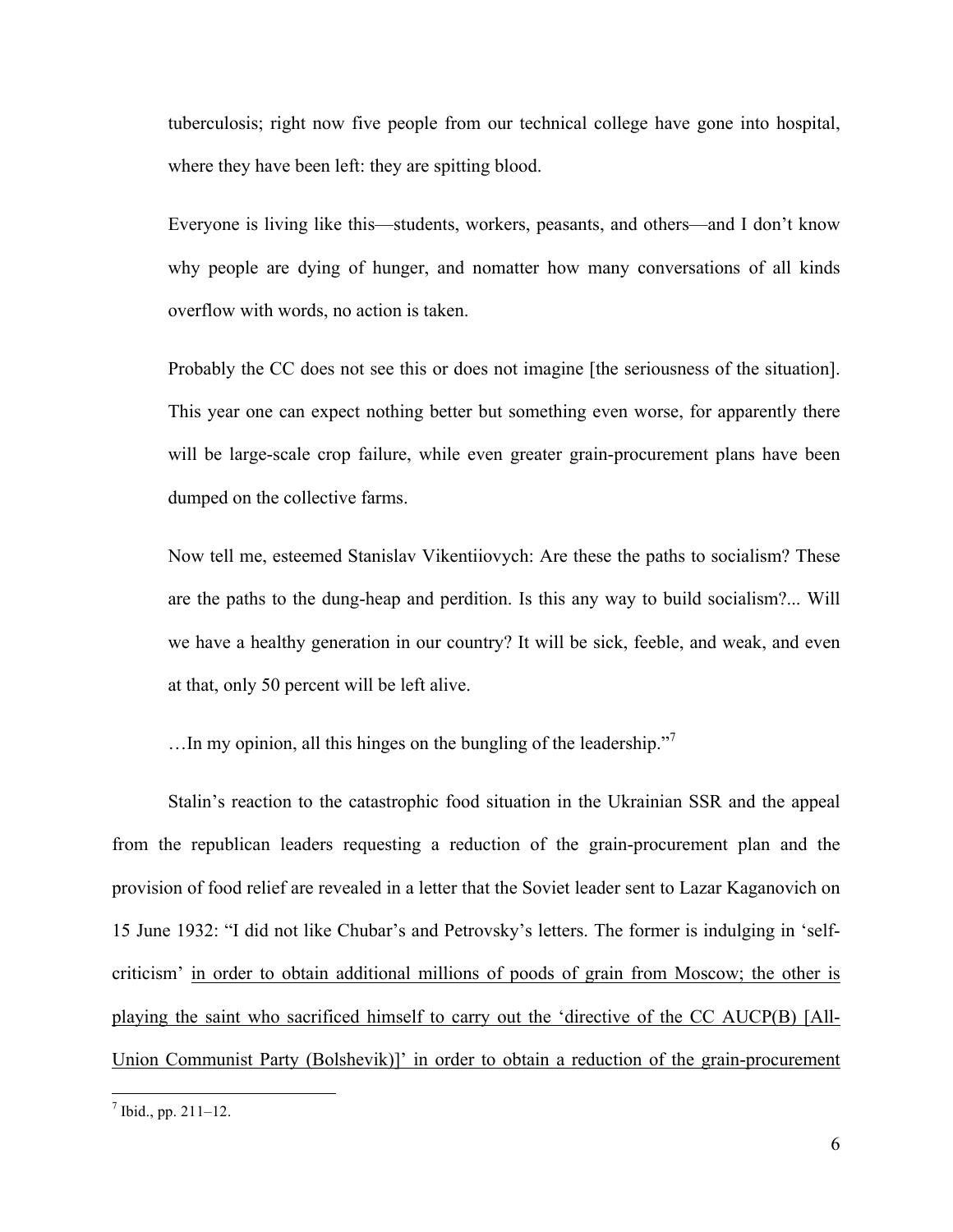plan. Both this and the other are unacceptable…. In my opinion, Ukraine has been given more than its due. There is no need to give more grain, nor is there any place from which to take it."<sup>8</sup>

The fact that the refusal of food relief for Ukraine became the general line of the Kremlin's conduct is attested by the materials of the Third All-Ukrainian Party Conference, held in July 1932. In response to the Soviet Ukrainian leadership's appeal for a reduction of grainprocurement quotas, the head of the Soviet government, Viacheslav Molotov, declared that "there will be no concessions or vacillations on the question of completing the task assigned by the party and the Soviet government."<sup>9</sup> Meanwhile, the presence in Kharkiv of Molotov and another of Stalin's associates, the secretary of the CC AUCP(B) Lazar Kaganovich, was no accident. Stalin had dispatched them to the Ukrainian party conference to remind the Soviet Ukrainian leadership not only that the republic had not fulfilled the grain-procurement plan for 1931 but also that the Kremlin would not tolerate another such "failure."

Until late autumn 1932, the Kremlin observed Ukraine's failure to fulfill the excessively high plan rather dispassionately. Finally, realizing that its fulfillment was at risk, on 22 October 1932 the CC AUCP(B) set up an extraordinary commission whose members included Viacheslav Molotov (head), Moisei Kalmanovich, Sarkis, Markevich, and Krentsel. The commission radically altered grain-procurement methods, created an atmosphere of fear, and initiated mass repressions targeting leading collective farm, party, and Soviet activists, as well as ordinary peasants. The working methods of the "Molotov commission" were described in a letter to Stalin written on 17 December 1932 by a member of the Young Communist League named Novytsky: "He [Comrade Molotov] inspired terror in county (raion) workers; they, in turn, inspired terror in

 $8$  Ibid., p. 206.

<sup>9</sup> *Pravda*, 14 July 1932.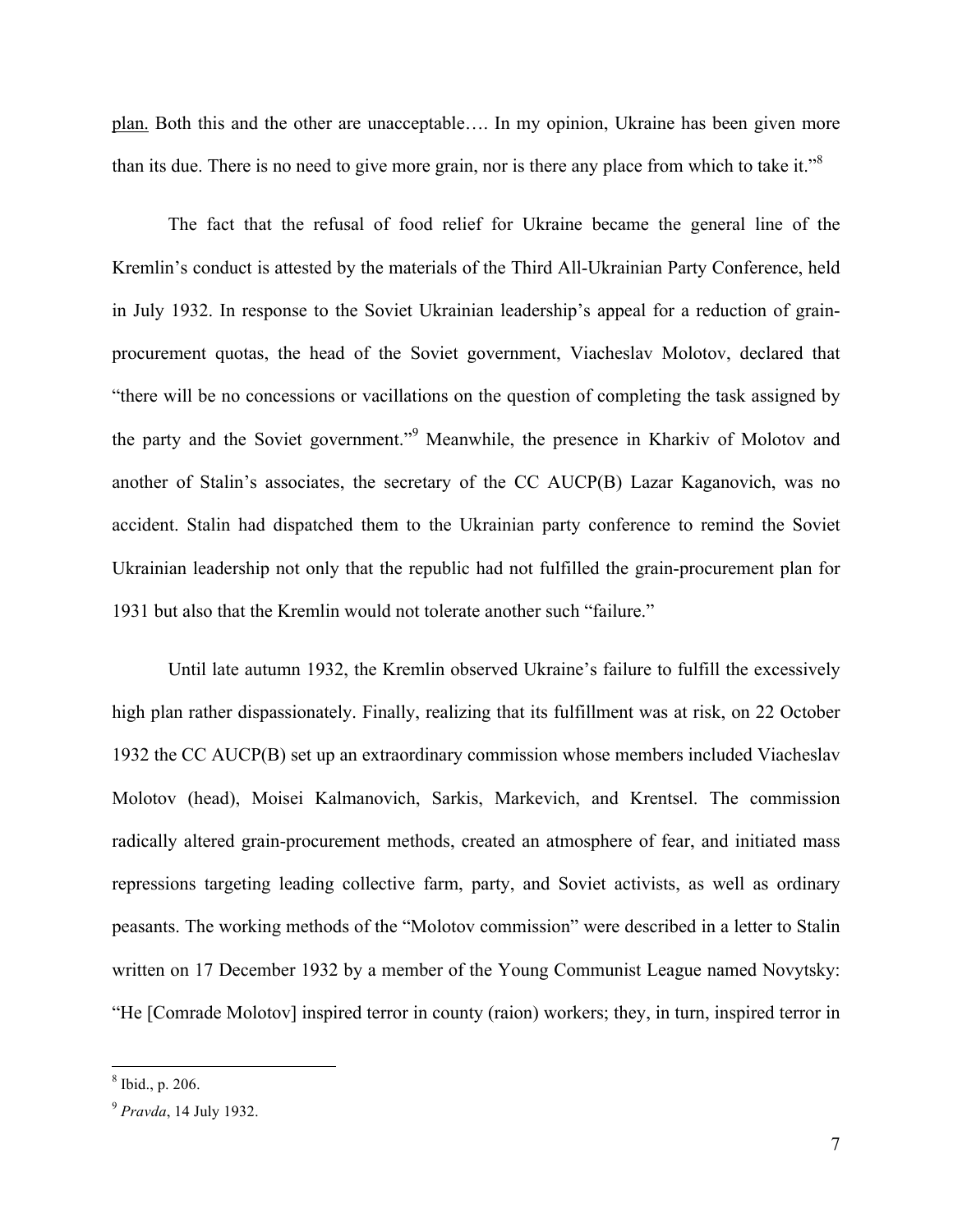local workers, and the local people inspired terror on collective farms and especially among individual farmers (so many illegal actions and arbitrary decisions)."<sup>10</sup>

Attempts to instill terror had taken place earlier. For example, following the results of the grain-procurement campaign of 1931, the so-called Drabiv case was fabricated in Ukraine. This was a show trial that resulted in the dissolution of the county party committee office, presidiums of the control commission, and the county executive committee; the arrests of the heads of the county executive committee, control commission, and trade-union council; and the expulsion from the party of the secretary of the county party committee of the CP(B)U.<sup>11</sup> In the fall of 1932 the Soviet Ukrainian government, on orders from the Moscow center, resorted to more radical measures. On 6 November 1932 "in order to improve fundamentally the management" of judicial repressions, the Politburo of the CC CP(B)U proposed that provincial party committees create provincial commissions, so-called "quartets" including the first secretary of the provincial committee, the head of the control commission, the head of the GPU [State Political Directorate or secret police] branch, and a procurator. These commissions were to pay special attention to cases involving communists. $12$ 

On 14 December 1932 the CC AUCP(B) and the Council of People's Commissars (CPC) of the USSR handed down a resolution branding as malicious enemies of the party, the working class, and the collective farm peasantry "saboteurs with party membership cards in their pockets." The resolution noted that "in relation to these renegades and enemies of Soviet rule and

<sup>&</sup>lt;sup>10</sup> Central State Archive of Civic Organizations of Ukraine (hereafter TsDAHO Ukraïny), f. 1, op. 6, spr. 283, ark. 79.

 $11$  TsDAHO Ukraïny, f. 1, op. 6, spr. 236, ark. 99.

<sup>12</sup> M.I. Panchuk, "Zlochyn Stalina ta ioho otochennia," in *Holod 1932 –1933 rokiv na Ukraïni: Ochyma istorykiv, movoiu dokumentiv*, comp. F. M. Rudych, R. Ia. Pyrih et al. (Kyiv, 1990), p. 43.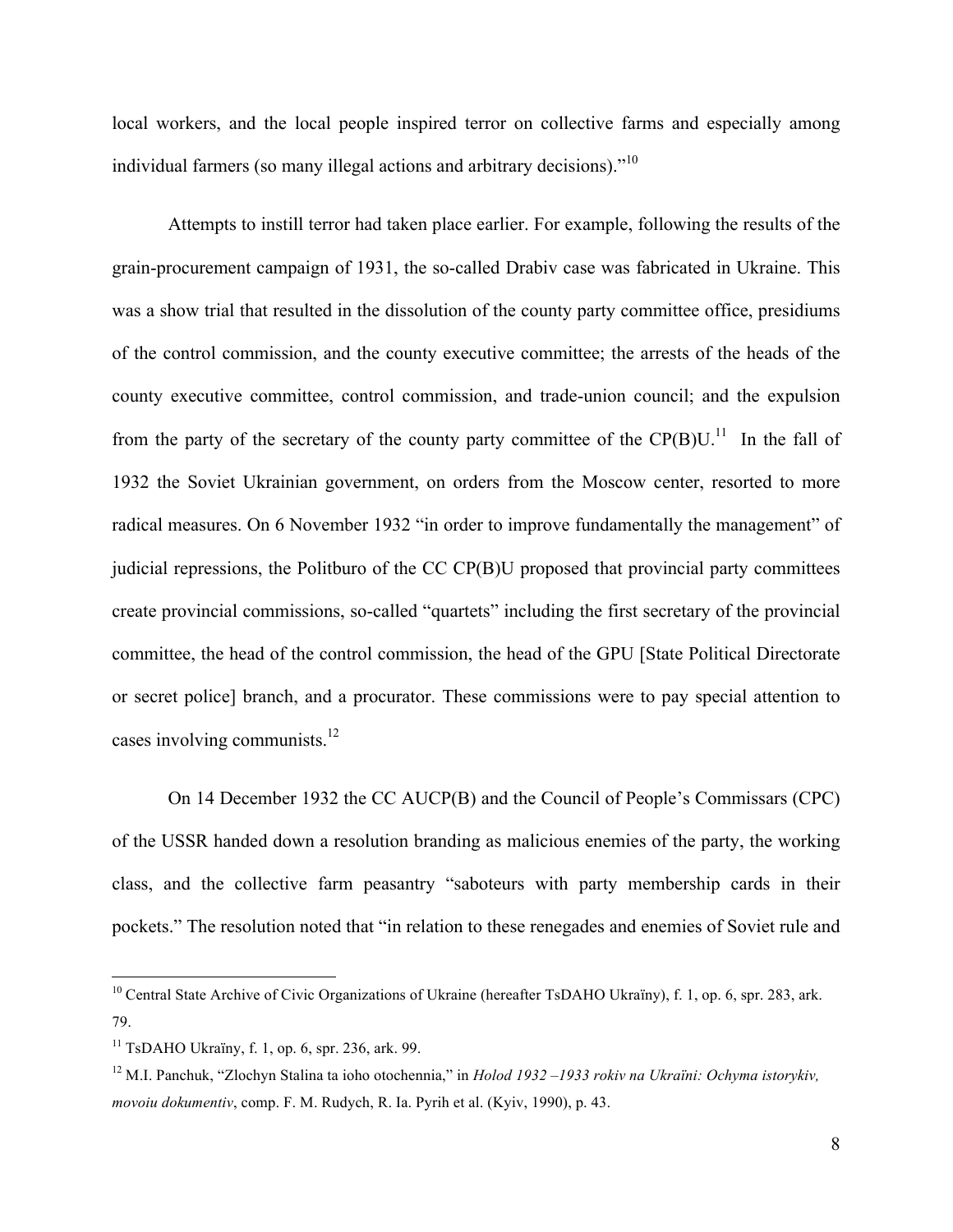collective farms who still have party membership cards in their pockets, the CC and CPC order the application of severe repressions, sentences of five to ten years, confinement in a concentration camp and, in certain circumstances, execution by shooting." <sup>13</sup> Thus, by late 1932 judicial grounds had been established for launching repressions against collective farm and county leaders who were not coping with the task of fulfilling grain-procurement plans.

In order to acquire the necessary data for fabricating cases against so-called saboteurs, the GPU created a ramified secret-agent network in the Ukrainian countryside and then organized "political trials." Thus, on charges of "tolerating kulak sabotage" alone, thousands of directors and members of collective farm administrations, specialists, and party and Soviet workers were arrested and sentenced in Ukraine. The most publicized court cases were lodged against the leaders of the Orikhiv, Balakliia, Nosiv, Kobeliaky, and Velykyi Tokmak counties of the Ukrainian SSR.

The best-known case was the "Orikhiv affair," which was fabricated on Stalin's direct order and based on GPU reports of "sabotage attitudes" among the leaders of Orikhiv county (Dnipropetrovsk province). On 7 December 1932, on Stalin's directive, the CC AUCP(B) distributed a circular to all party organizations in which the leaders of Orikhiv county were proclaimed "deceivers and cheats surreptitiously conducting a kulak policy under the slogan of their agreement with the party's general line." The document therefore recommended that they be "arrested at once and rewarded for their merits, that is, each given from five to ten years' imprisonment."<sup>14</sup> The "Orikhiv affair" was a direct reaction not only to Stalin's letter but also to

 $13$  Ibid., p. 291.

<sup>&</sup>lt;sup>14</sup> Cited in N. R. Romanets' and V. V. Chentsov, "'Orikhivs'ka sprava': Pravda i vyhadky," in *Istoriia Ukraïny: Malovidomi imena, podiï, fakty; Zbirnyk statei* (Kyiv, 1996), p. 391.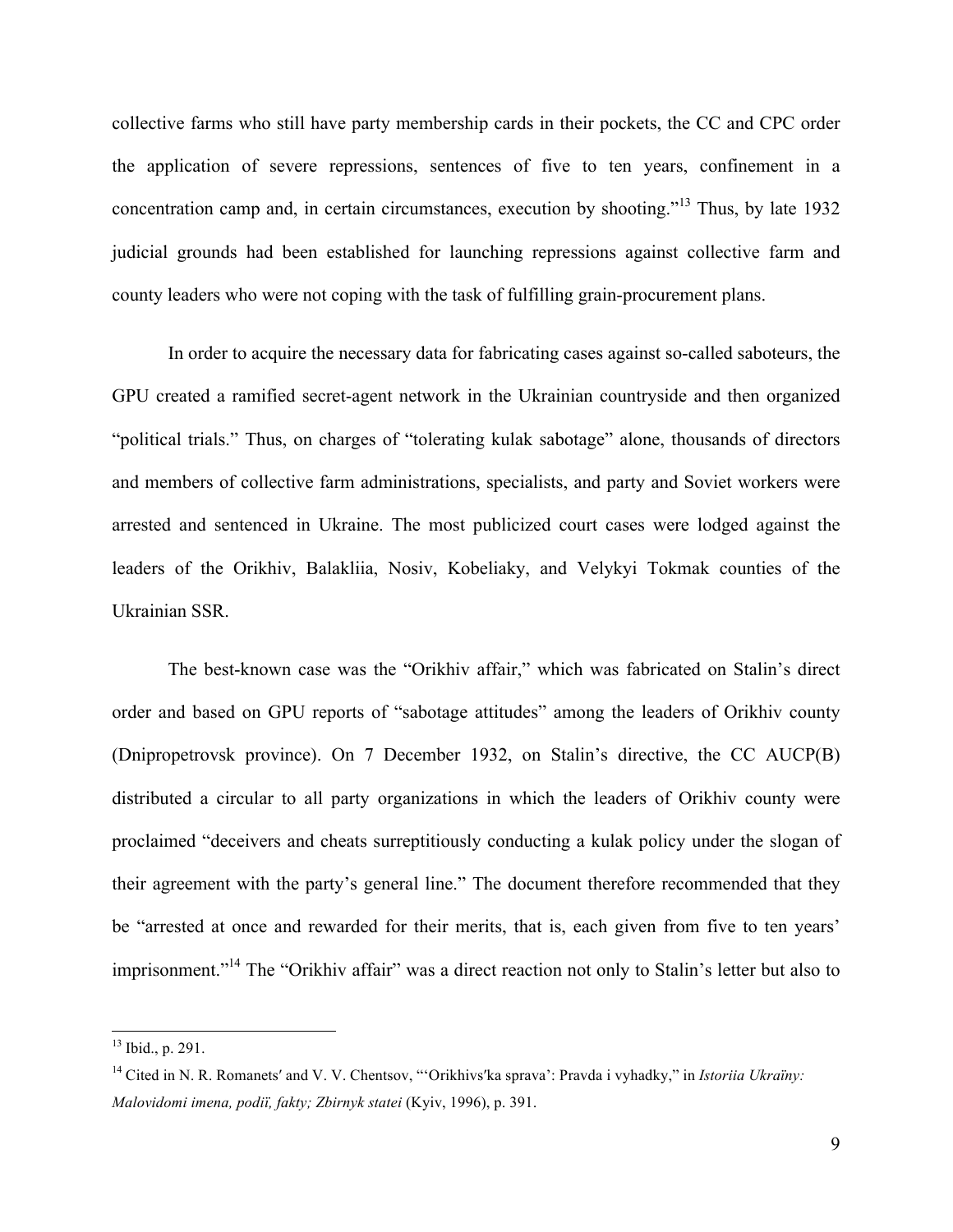the resolution issued on 29 November 1932 by the CC CP(B)U, which proposed to associate the repressions with organizational political work. That is, the "Orikhiv affair" was deliberately arranged from the outset, and its main purpose was to demonstrate to local leaders what would happen to those who did not show enough diligence in fulfilling state plans.

Along with intimidating local activists in the Ukrainian SSR, the Kremlin pursued a course of "strengthening" the upper echelon of the CP(B)U with the appointment of Stalin's trusted associates who not only monitored the progress of grain procurement on the dictator's behalf but also essentially took into their hands the leadership of the republic. Stalin's first emissaries, the deputy head of the OGPU (All-Union State Political Administration; Soviet secret police) of the USSR, Ivan Akulov, and Mendel Khataevich, the "hero" of the collectivization campaign in the Volga region and an eminent party functionary, arrived in Ukraine in October 1932, that is, after Moscow became thoroughly convinced that without additional pressure on its part, the Ukrainian peasants would not give up their grain. These two officials, who headed the Donbas and Dnipropetrovsk provincial committees of the CP(B)U, respectively, were supposed to show the Ukrainian leaders how party directives were to be carried out. These appointments, especially the return to Ukraine of Pavel Postyshev in January 1933, indicated that Moscow would not retreat even one step from its plans for the accelerated collectivization of the Ukrainian countryside by means of a terror-famine.

Khataevich and Postyshev, who were appointed alternately to the position of second secretary of the CC CP(B)U in October 1932 and late January 1933, respectively, became the Kremlin's de facto overseers of the Ukrainian republic and its leading figures, approving the most important decisions, proclamations, and directives pertaining to the grain-procurement campaign. Together with Postyshev, to whom Stalin granted unlimited power as commander in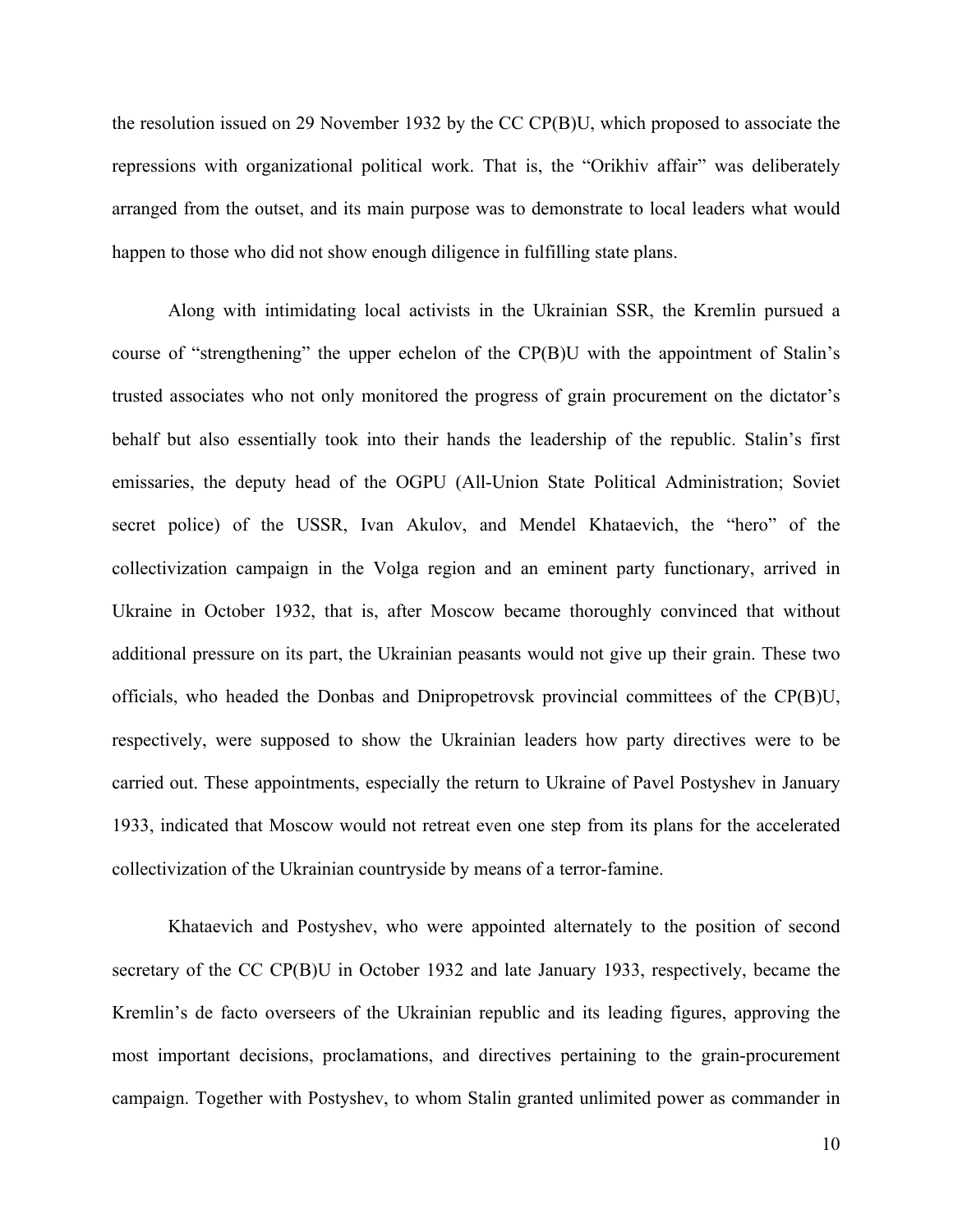chief of the famine (*glavgol*) in the Ukrainian SSR, Vsevolod Balytsky also returned to the republic in order to head the Ukrainian GPU and carry out a purge, together with Postyshev, of four of the CP(B)U's provincial organizations: Vinnytsia, Donetsk, Kyiv, and Odesa. As a result of the "cadre work" carried out by Stalin's henchmen, in the first ten months of 1933, 236 secretaries of county party committees and 240 heads of county executive committees were replaced in the Ukrainian SSR.<sup>15</sup> Khataevich alone, who arrived in Dnipropetrovsk in February 1933, replaced 16 secretaries of county party committees and 10 heads of county executive committees that very month.<sup>16</sup>

Even though the reports of the Ukrainian GPU bristled with announcements about the deaths of thousands of peasants from starvation, the members of the Ukrainian republic's supreme party and Soviet leadership, terrified at the prospect of losing their positions, pretended stubbornly for a long time that nothing extraordinary was happening in the Ukrainian villages. For example, on 9 February 1933 Stasiuk, the head of the information sector of the Organizational and Instructional Department of the CC CP(B)U, sent a note for the information of members and candidate members of the CC CP(B)U Politburo titled "On the So-Called Sham Famine for the Purpose of Struggle against Grain Procurements." In it he tendentiously distorted the facts concerning the raging famine, informing the top political leadership of the republic only about "certain cases of emaciation resulting from starvation among children of so-called kulaks."17

 $15$  TsDAHO Ukraïny, f. 1, op. 1, spr. 429, ark. 73.

<sup>16</sup> TsDAHO Ukraïny, f. 1, op. 20, spr. 6277, ark. 112.

 $17$  TsDAHO Ukraïny, f. 1, op. 20, spr. 6274, ark. 62.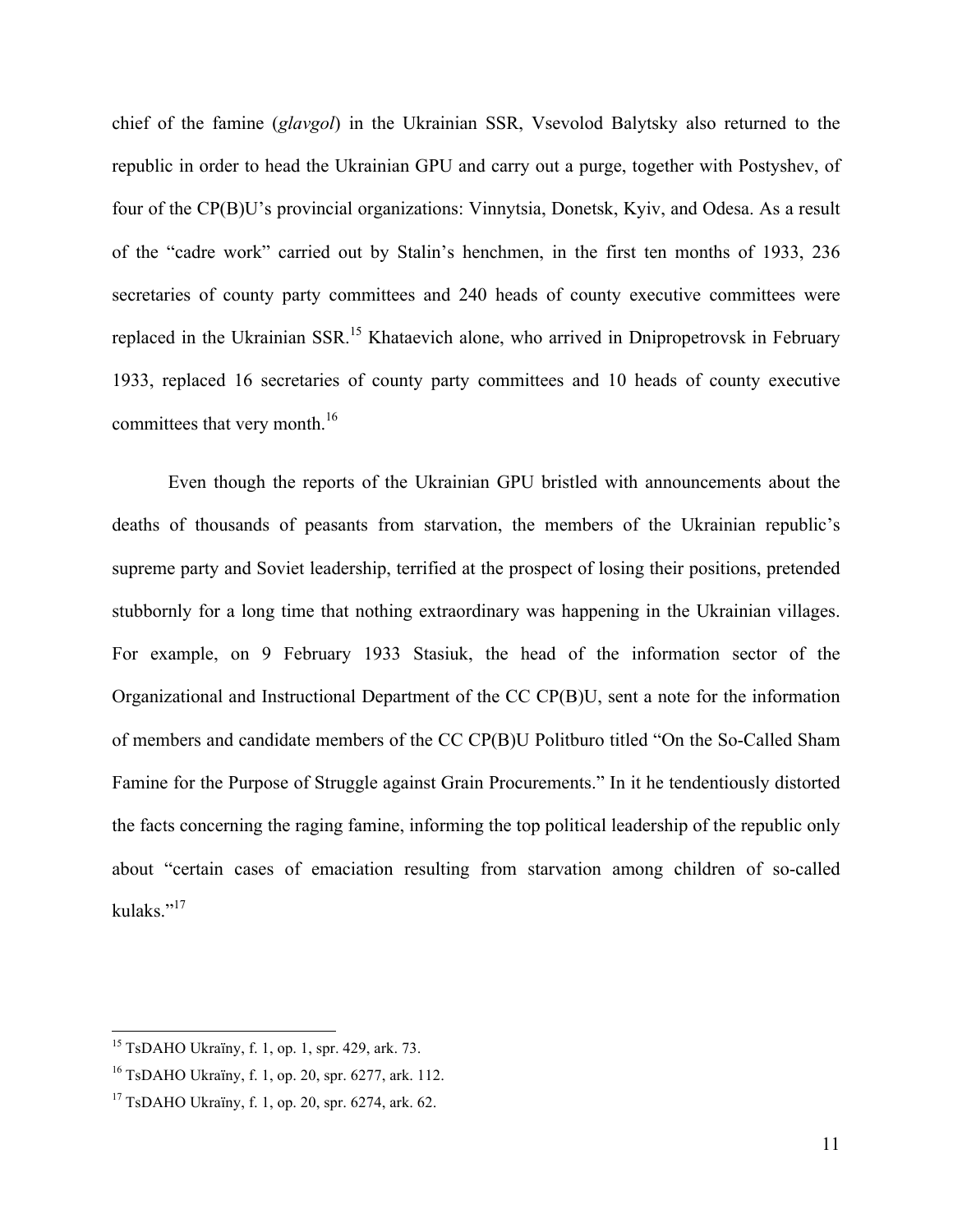As Khataevich wrote to Stalin on 3 March 1933, "until mid-February not only was no attention whatever paid to all these cases and facts of swelling from hunger and deaths from starvation, but reacting to this…was deemed an anti-party attitude."<sup>18</sup> It was only when mass starvation among the peasants reached its peak that the Soviet Ukrainian leadership raised the alarm. The Kremlin then "magnanimously" allowed its minions in the Ukrainian SSR to provide selective relief to starving members of collective farms and poor independent farmers with the intention of exploiting that assistance in order to attract "more honest and better independent farmers (not kulaks)" to collective farms.<sup>19</sup>

It was only after obtaining permission from the Moscow center that the leaders of some Ukrainian provinces, notably Kyiv province, set about determining the actual state of affairs in all counties without conducting "a special, official accounting of the facts of acute malnutrition and special investigations by official commissions."20 On 15 February 1933 a commission for the creation of food and cash reserves in starving counties was established within the framework of the presidium of the Kyiv provincial executive committee. The resolution pertaining to its creation even noted that the presidiums of county executive committees "bear the strictest responsibility, up to and including judicial prosecution, for failing to adopt timely and active measures to liquidate cases of starvation."<sup>21</sup> At the same time, county executive committees were obliged "to wage a decisive struggle against all kinds of malingerers who seek to exploit discrete

 $18$  TsDAHO Ukraïny, f. 1, op. 20, spr. 6277, ark. 110.

<sup>19</sup> TsDAHO Ukraïny, f. 1, op. 20, spr. 6277, ark. 265.

 $^{20}$  TsDAHO Ukraïny, f. 1, op. 20, spr. 6274, ark. 63.

<sup>&</sup>lt;sup>21</sup> TsDAHO Ukraïny, f. 1, op. 20, spr. 6274, ark. 67.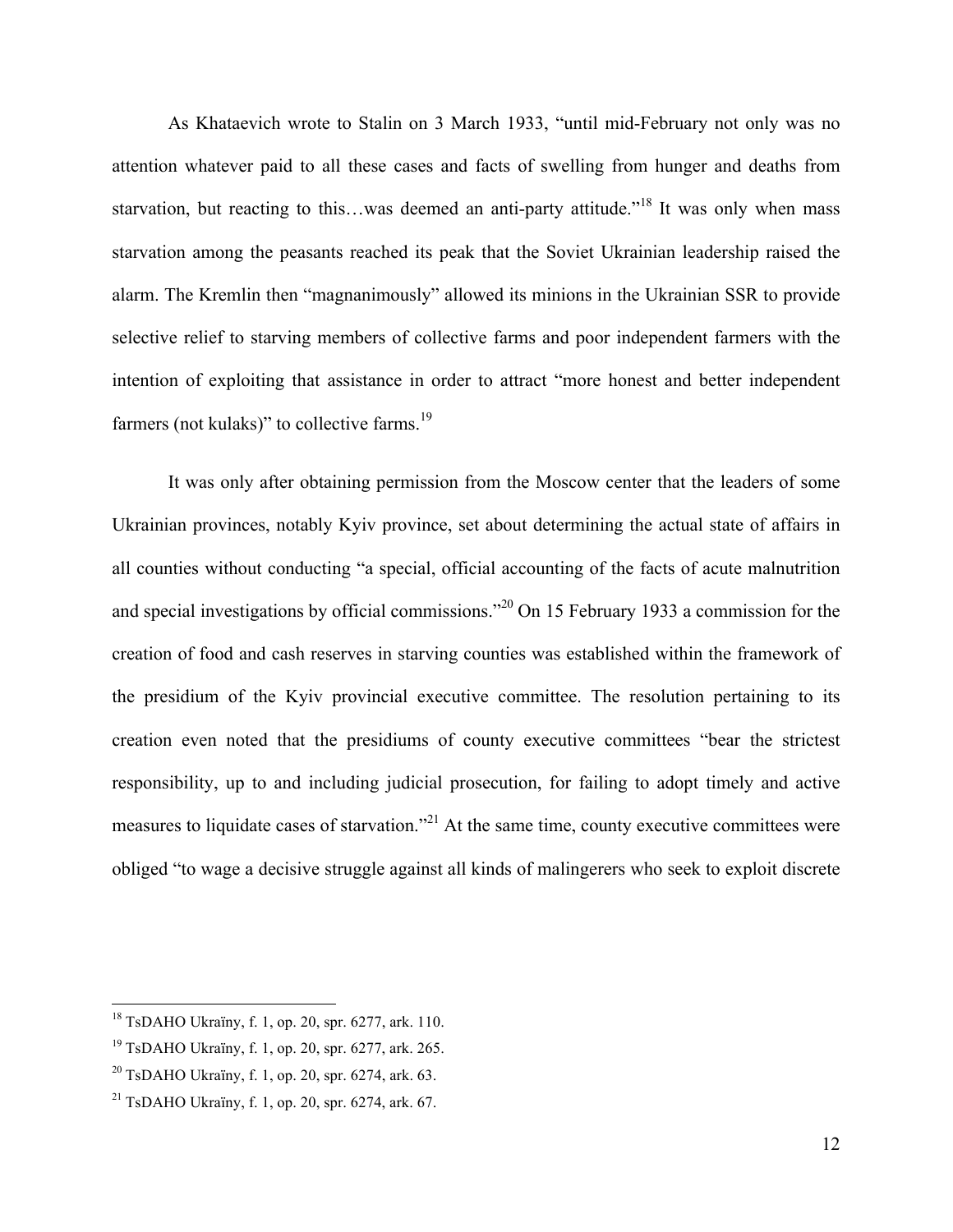cases of malnutrition for the purpose of creating a nonproductive atmosphere on collective farms on the basis of starvation psychosis."<sup>22</sup>

On 22 February 1933 the office of the Kyiv province party committee of the CP(B)U approved a decision to organize special commissions in the counties of the province to eliminate "problems of food supply…and cases of starvation." Commission members included the head of the county executive committee, the head of the county department of the GPU, the women's organizer of the county department of health, and representatives of the county Communist Youth League committee and of the Children's Friends Society.<sup>23</sup>

In early March 1933, such special commissions were established in every province of the Ukrainian SSR and in the Moldavian ASSR, despite vigorous opposition to their creation on the part of K. Koval, the head of the organizational and instructional department of the CC CP(B)U. In a letter to Postyshev justifying his position, Koval referred to the rejection of the idea of establishing such commissions at a meeting of the Politburo.<sup>24</sup> Furthermore, according to data compiled by the GPU of the Ukrainian SSR, as of 12 March 1933, special commissions "for the mobilization of resources and provision of urgent relief" had been established in 139 counties of the republic where "cases of starvation have been observed."<sup>25</sup>

There were not enough local resources for providing relief, a fact recognized by the Soviet Ukrainian leaders themselves. Balytsky, for example, reporting on the measures adopted by Kyiv province in the struggle against the famine, wrote on 14 March 1933 that they "cannot

 $^{22}$  TsDAHO Ukraïny, f. 1, op. 20, spr. 6274, ark. 68.

<sup>&</sup>lt;sup>23</sup> TsDAHO Ukraïny, f. 1, op. 20, spr. 6274, ark. 85.

<sup>&</sup>lt;sup>24</sup> TsDAHO Ukraïny, f. 1, op. 20, spr. 6274, ark. 91.

<sup>25</sup> TsDAHO Ukraïny, f. 1, op. 20, spr. 6274, ark. 150, 152.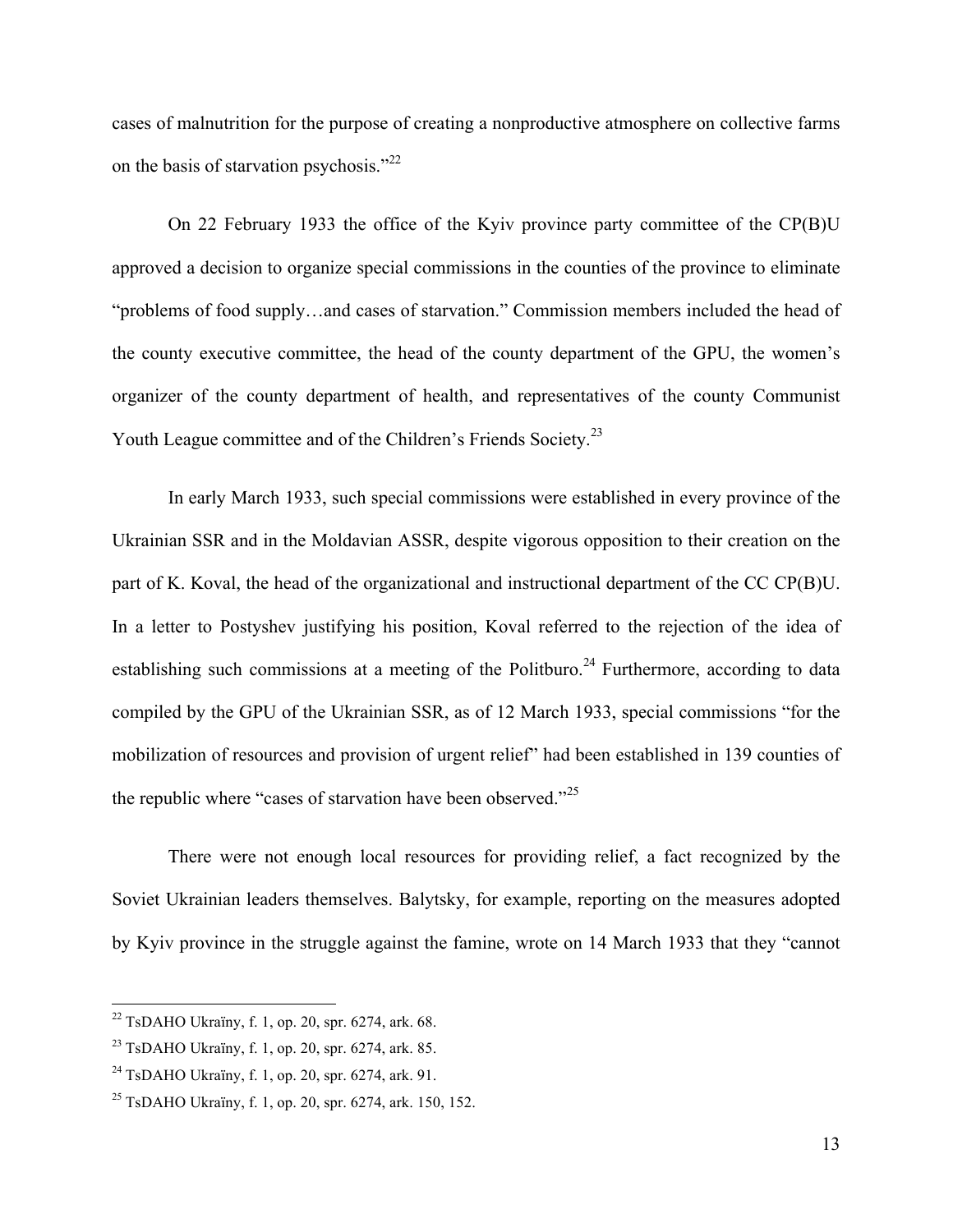provide the necessary relief to the starving."<sup>26</sup> The provision of relief was also fundamentally complicated by the lack of reliable data on the numbers of starving people. Balytsky admitted that the "cited figures [on the number of starving people in Kyiv province] are significantly reduced, inasmuch as GPU county personnel are not carrying out a registration of the number of starving people, and often even village councils do not know the actual number of those who have starved to death." <sup>27</sup> This statement by the head of the GPU of the Ukrainian SSR was a clear-cut prevarication, for his office possessed the most accurate information on the number of starving people and those who had died. The cause lies elsewhere. Pursuant to the Kremlin's directives, the communist authorities were quite deliberately concealing the mortality rate due to starvation, and targeted those who tried to speak the truth about the famine for repression. For example, a medical attendant named Vorobiov from the village of Husarivka in the Kharkiv region and his colleague Oleinikov from the village of Staryi Saltiv were arrested and prosecuted for issuing death certificates indicating the true cause of death: emaciation resulting from starvation.<sup>28</sup>

Even after the Kremlin granted permission to provide relief to certain categories of peasants, the Soviet Ukrainian government acted indecisively, with the result that the adopted measures were inadequate, ineffective, and much too late to put an end to the pestilence of hunger, the victims of which were convinced that "the Soviet authorities are not interested in

 $^{26}$  TsDAHO Ukraïny, f. 1, op. 20, spr. 6277, ark. 190.

<sup>&</sup>lt;sup>27</sup> TsDAHO Ukraïny, f. 1, op. 20, spr. 6277, ark. 186.

 $^{28}$  TsDAHO Ukraïny, f. 1, op. 20, spr.6274, ark. 25.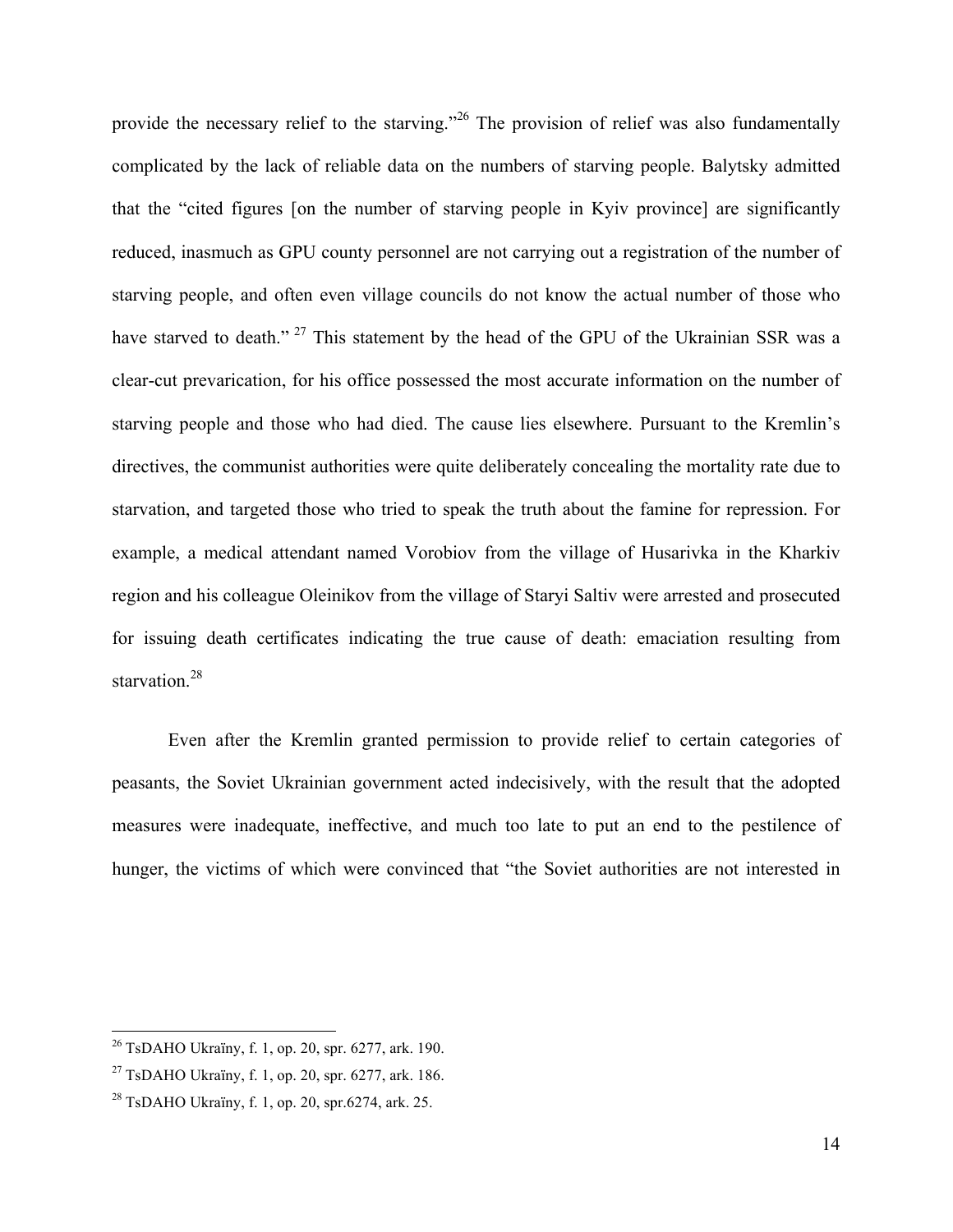improving the condition of the population; on the contrary, they are interested on the whole in destroying the peasants whom they do not need."<sup>29</sup>

Archival sources reveal that, even though the preponderant majority of local leaders scrupulously carried out Moscow's directives concerning grain procurement, individual representatives of the republican leadership waged tacit resistance against Stalin's policy of crushing the Ukrainian peasantry. Proof of this may be found in the materials for the biography of the then commissar of agriculture of the Ukrainian SSR, A. V. Odintsov, supplied by his wife. In them she notes: "At one of the plenums of the CC CP(B)U in [February] 1933, Aleksandr Vasilievich dared to criticize the incorrect implementation of policy in Ukrainian agriculture. This policy led to the peasantry's difficult situation, the famine of 1932–33. Odintsov's viewpoint was shared by the head of the Council of People's Commissars, Vlas Chubar, the members of the CC CP(B)U Comrades [Mykola] Skrypnyk, [Volodymyr] Zatonsky, [Hryhorii] Petrovsky, and others."<sup>30</sup> To some degree this indirect evidence explains the reasons behind the permanent "reinforcement" of the Ukrainian republic's party organization by tried-and-true Stalinist cadres during the Holodomor.

In the above-cited epistolary document, the omission of the name of the first secretary of the CC CP(B)U, Stanislav Kosior, is striking. The omission was not accidental because, as archival documents of the period reveal, Kosior, who was fearful of losing his position, had turned into one of the most zealous executors of the Kremlin's directives and succumbed to any pressure from the Moscow center, no matter how insignificant. For example, on 18 November 1932 the Politburo of the CC CP(B)U, headed by Kosior, adopted a decision not to remove seed

<sup>&</sup>lt;sup>29</sup> TsDAHO Ukraïny, f. 1, op. 20, spr. 6277, ark. 138.

<sup>30</sup> TsDAHO Ukraïny, f. 39, op. 4, spr. 147, ark. 112.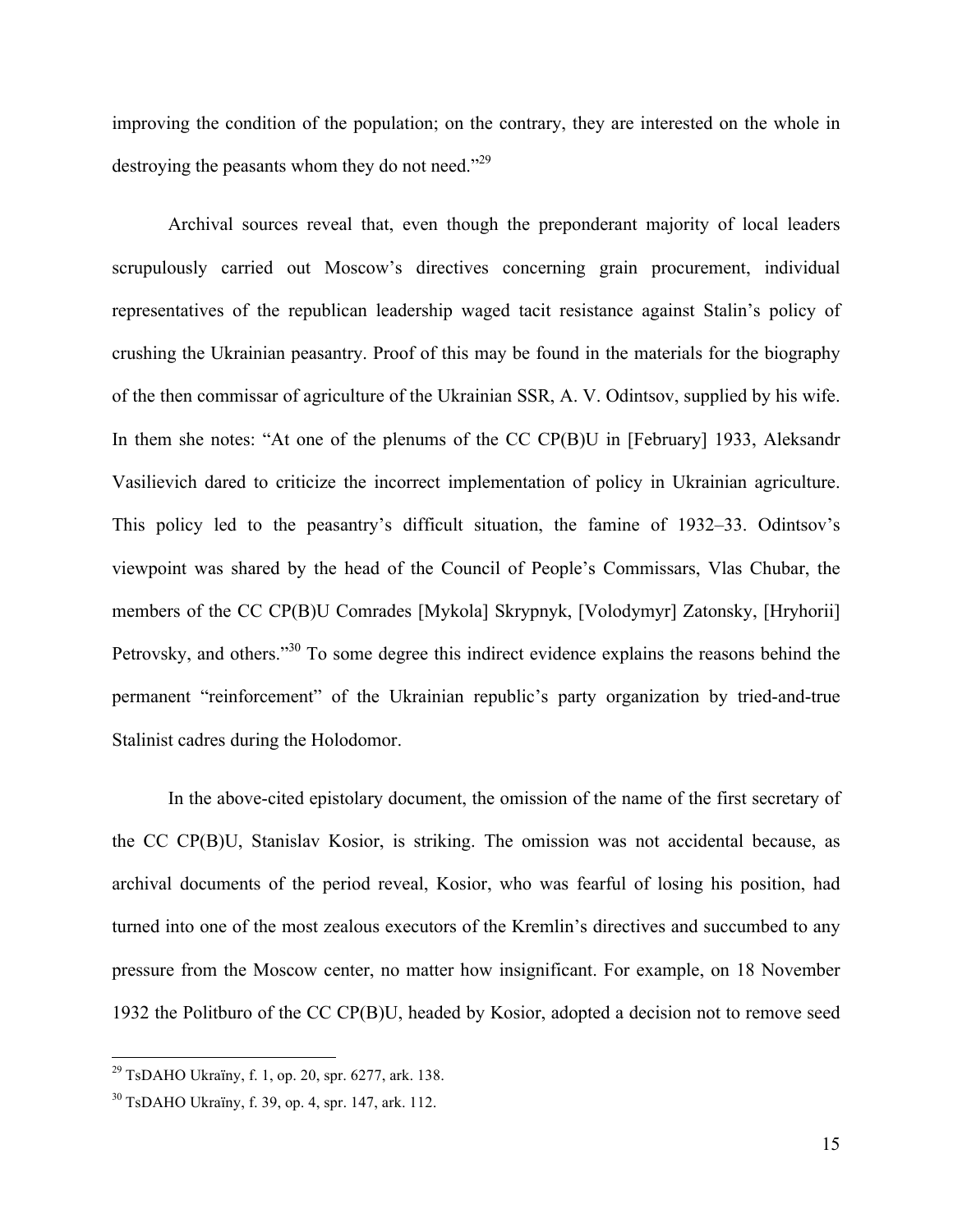stocks from collective farms, regardless of their fulfillment or nonfulfillment of grainprocurement plans. Later, however, Kaganovich arrived in Kharkiv and, on orders from Stalin, dismissed ten officials responsible for grain procurement, handing over their cases to the Central Control Commission of the CP(B)U in order to institute proceedings against them. At a meeting on 29 November, the Politburo of the CC CP(B)U rescinded the decision of 18 November and ordered those collective farms that had not fulfilled their grain-procurement plans to ship out their seed stocks, threatening them with the severest possible repressive measures.<sup>31</sup> It was none other than Kosior, following Stalin's example, who declared cynically that the main cause of the famine in Ukraine was not the excessive grain-procurement plans but "poor management and an inadmissible attitude to communal property (losses, thefts, and squandering of grain)…for in most of the starving counties only a pitifully small quantity of grain was delivered, and it cannot possibly be said that 'the grain was taken."<sup>32</sup>

It was also Kosior who, in a letter to Stalin dated 15 March 1933, named the true reason for the Holodomor: to force the Ukrainian peasants onto collective farms. "The fact that starvation has not yet knocked sense into very many members of collective farms is revealed by the unsatisfactory preparation for sowing precisely in the most problematic counties."<sup>33</sup> And the head of the CP(B)U shifted all responsibility for the famine onto local leaders, against whom he leveled the accusation that in 1932 they had "kept silent about the difficult situation in the counties, but this year it is the opposite: they are trying in every which way to single out the most difficult cases, to collect and generalize figures....<sup>34</sup> In his speech at the February 1933 plenum

 $31$  TsDAHO Ukraïny, f. 1, op. 6, spr. 238, ark. 182.

 $32$  TsDAHO Ukraïny, f. 1, op. 20, spr. 6275, ark. 3.

<sup>33</sup> TsDAHO Ukraïny, f. 1, op. 20, spr. 6275, ark. 4.

<sup>34</sup> TsDAHO Ukraïny, f. 1, op. 20, spr. 6275, ark. 1.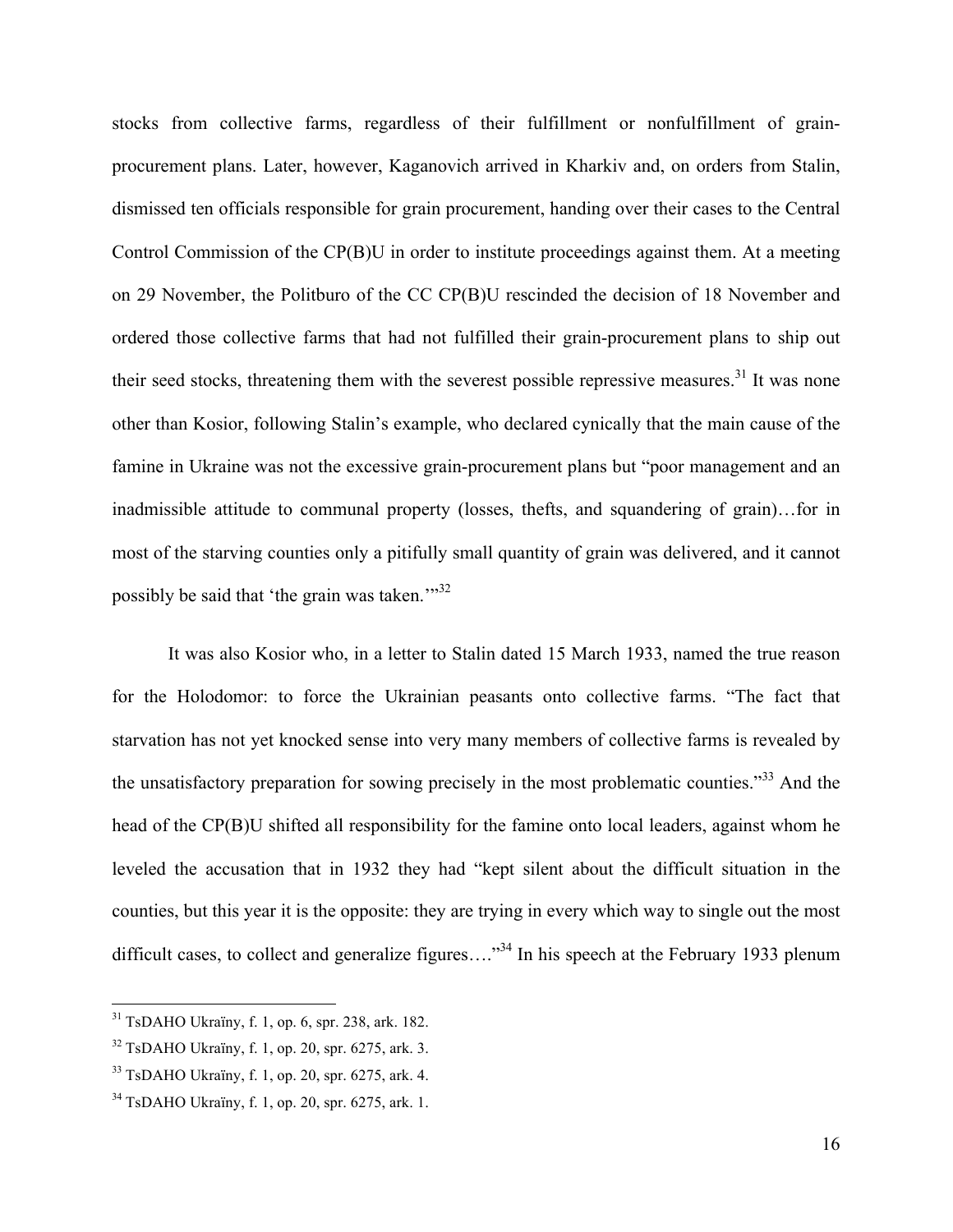of the CC CP(B)U, Kosior accused the secretaries of county party committees for the failure of the grain-procurement plan. $35$ 

Such vague and indecisive conduct on the part of the CP(B)U leader during the Holodomor was condemned, albeit indirectly, by some representatives of local administrations who sought to ease the consequences of the famine. For example, Volodymyr Cherniavsky, secretary of the Vinnytsia provincial party committee, reproached Kosior who, unlike Petrovsky, had advised him against going to Moscow to request food relief for the starving districts of his province. "I feel that because of the modesty with which we approach the issue of resolving questions of relief for those counties in the province that are affected with regard to food supplies," wrote Cherniavsky, "it is significantly more difficult for us to achieve those necessary conditions that would allow us an opportunity to overcome, with lesser consequences, the difficult situation that exists in a number of counties in the province.<sup>356</sup>

As archival sources attest, Mykola Demchenko, secretary of the Kyiv provincial party committee, acted with greater resolve. This party official recommended prosecuting the entire membership of the commission charged with providing relief to the starving in Khrystynivka county "for its ignorance of the food situation in the villages, for showing complete inaction and a heartless attitude toward those who require assistance."<sup>37</sup>

But such actions by the Soviet Ukrainian party leadership were rather the exception. In most cases the republic's party leadership, striving to fulfill the unrealistic grain-procurement plans no matter what, literally terrorized the local leadership. For example, the Kharkiv

 $35$  TsDAHO Ukraïny, f. 1, op. 1, spr. 403, ark. 1–4.

<sup>36</sup> TsDAHO Ukraïny, f. 1, op. 20, spr. 6275, ark. 152.

<sup>37</sup> TsDAHO Ukraïny, f. 1, op. 20, spr. 6275, ark. 105.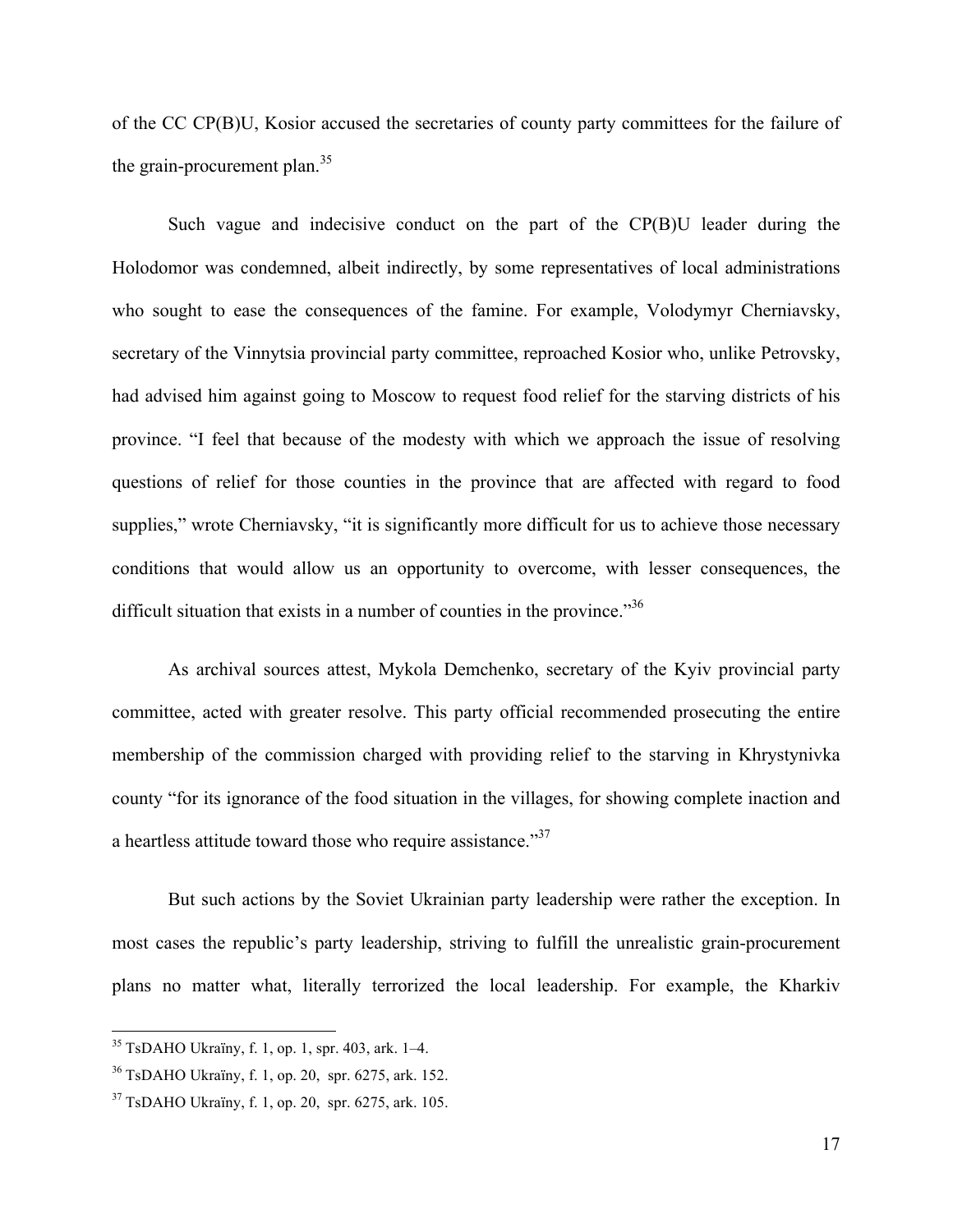provincial party committee distributed secret circulars to the localities indicating the need to accelerate the fulfillment of state grain deliveries; otherwise, those to whom this pertained "would have to answer directly to the provincial department of the GPU."38 No time was wasted in acting on these threats, and leaders who did not meet the "demands of the time" were dismissed and replaced by others. There were frequent cases of a newly appointed official being dismissed before having had the time to familiarize himself with the situation.

In his speech to the plenum of February 1933, Kosior noted: "When you look around a county, at a collective farm, you are simply overwhelmed with horror: the person in charge works one month, two, three, sometimes half a year.<sup>39</sup> Between 1932 and April 1933 three secretaries of the county party committee, four heads of the control commission, and five heads of the county executive committee were replaced in Volodarka county (Kyiv province) alone.<sup>40</sup> In shuffling leading cadres, the Bolshevik authorities made every effort to force the local leadership to fulfill the grain-procurement plans. That the cost of this practice was excessively high is attested by a letter written by the party member G. Nikolaev to Molotov declaring that the "local authorities are intimidated by the arrests and are afraid to report to the Government" about the actual situation in the Ukrainian countryside. He therefore requested that "a commission be dispatched, which will see throughout …the villages thousands of corpses of collective

 <sup>38</sup> Cited in R. Konkvest [Robert Conquest], *Zhnyva skorboty: Radians′ka kolektyvizatsiia i holodomor* (Kyiv, 1993), p. 257.

 $39$  TsDAHO Ukraïny, f. 1, op. 1, spr. 400, ark. 119.

<sup>40</sup> TsDAHO Ukraïny, f. 1, op. 20, spr. 6275, ark. 204.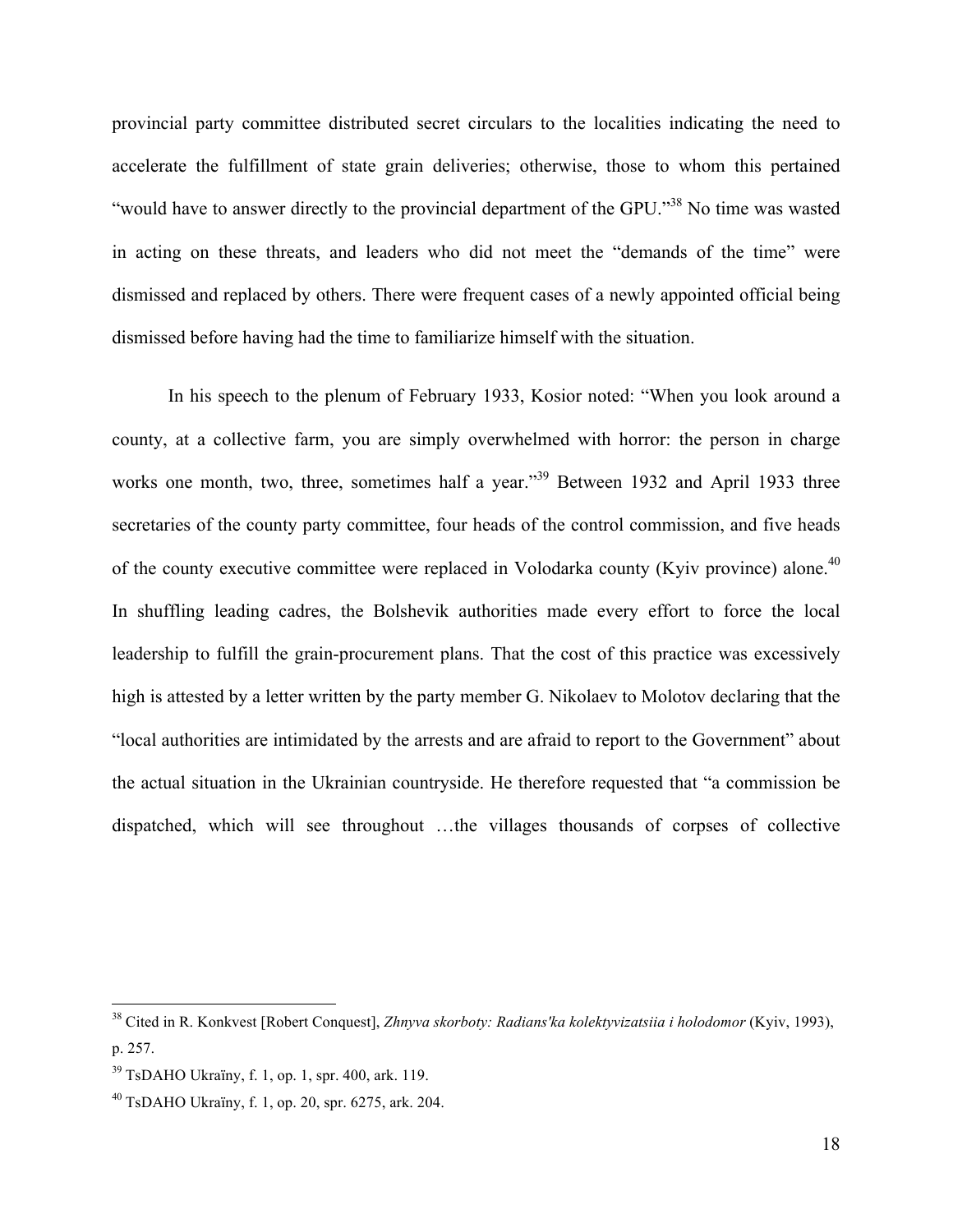farmers."41 During the grain delivery period the peasants of Skvyra county, Kyiv province, called the secretary of the county committee nothing other than "death's auxiliary."<sup>42</sup>

The [Soviet] Ukrainian press of the time was filled with announcements of repressive measures targeting not only the kulaks but also leaders of local administrations. In 1933 the higher-level republican authorities adopted methods of fulfilling grain-procurement plans that had been tested in 1932. In the course of five months, between 25 and 30 percent of all middleranking agricultural managers of the republic were arrested.<sup>43</sup> Repressions became more diverse and sophisticated. For example, in addition to prosecution, so-called commodity repressions— "financial and meat"—were instituted against heads of collective farms guilty of leaving large quantities of unharvested grain in the fields.<sup>44</sup>

Unlike the members of Ukraine's top leadership, who expressed their disagreement with the Kremlin's policies only behind the scenes, some lower-ranking local leaders who had witnessed the horrible consequences of Stalin's drive for all-out collectivization blatantly defied Moscow's directives. For example, Yaremenko, the head of a department within the Nosivka party committee of the CP(B)U, resigned from the Communist Party because he "had become convinced that the line pursued by the party on the peasant question is incorrect…." As he said in conversation with an informer of the county party committee and the GPU, "There are counterrevolutionaries in the CC implementing policy in such a way as to arouse dissatisfaction

 <sup>41</sup> TsDAHO Ukraïny, f. 1, op. 20, spr. 6275, ark. 29.

 $42$  TsDAHO Ukraïny, f. 1, op. 1, spr. 377, ark. 197.

<sup>43</sup> *Visti*, 30 November 1932; 20 December 1932; 1, 4, and 9 January 1933.

<sup>44</sup> TsDAHO Ukraïny, f. 1, op. 20, spr. 6275, ark. 97.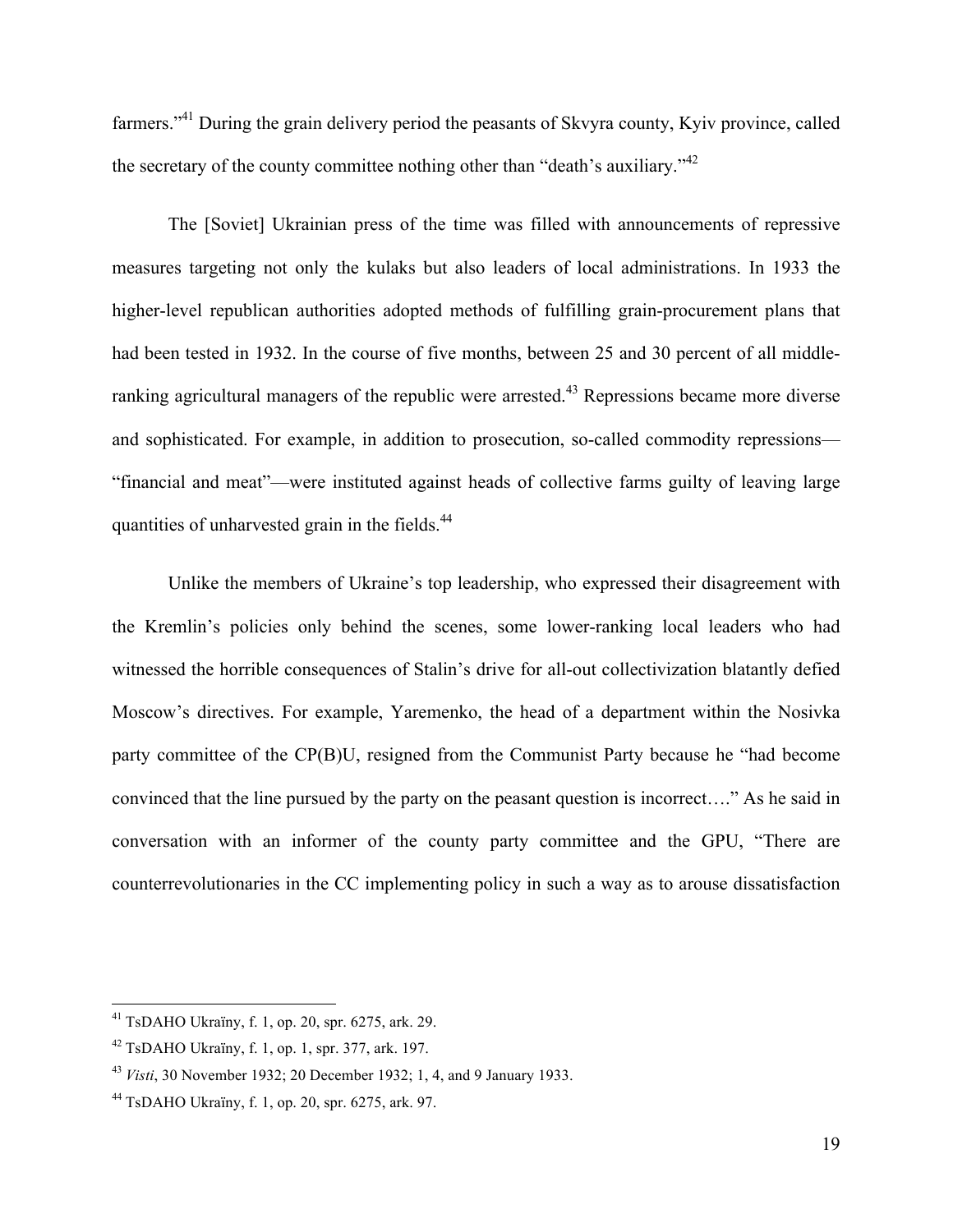among the peasants."<sup>45</sup> Actions such as these usually led to arrests and other repressive measures.

The Stalinist leadership shifted its responsibility for the genocide committed against the Ukrainian peasantry onto local leaders so ably that even some secretaries of county party committees believed that all the problems were due to the Kremlin's "unawareness of the actual situation in Ukraine" and that it was "simply not being informed"; otherwise the "CC AUCP(B) would not tolerate such a situation."<sup>46</sup> Another segment of the Ukrainian countryside was convinced that the cause of the famine was the helplessness of the local authorities, and it proposed, as revealed in a letter written by the peasant S. Klymenko from the Bila Tserkva area, that "heads of village soviets be elected, not appointed; that the entire village administration, the so-called elective administration, be elected by the community itself, and not vote according to a list drawn up beforehand; that collective farms be managed by a board of directors, not by various plenipotentiaries or heads of the RVK [county executive committee] and municipal councils, as was the case with us."<sup>47</sup>

But the Kremlin leadership remained deaf [to everything]. For the sake of building socialism at an accelerated pace, it was prepared to force all strata of the population to starve, with the exception of the ruling stratum. While Ukraine suffered from starvation, material relief was denied to everyone, including the very class in whose name the ruling party had established a dictatorship.

 $45$  TsDAHO Ukraïny, f. 1, op. 20, spr. 5481, ark. 48.

<sup>46</sup> TsDAHO Ukraïny, f. 1, op. 20, spr. 5481, ark. 94.

 $47$  TsDAHO Ukraïny, f. 1, op. 20, spr. 5406, ark. 30.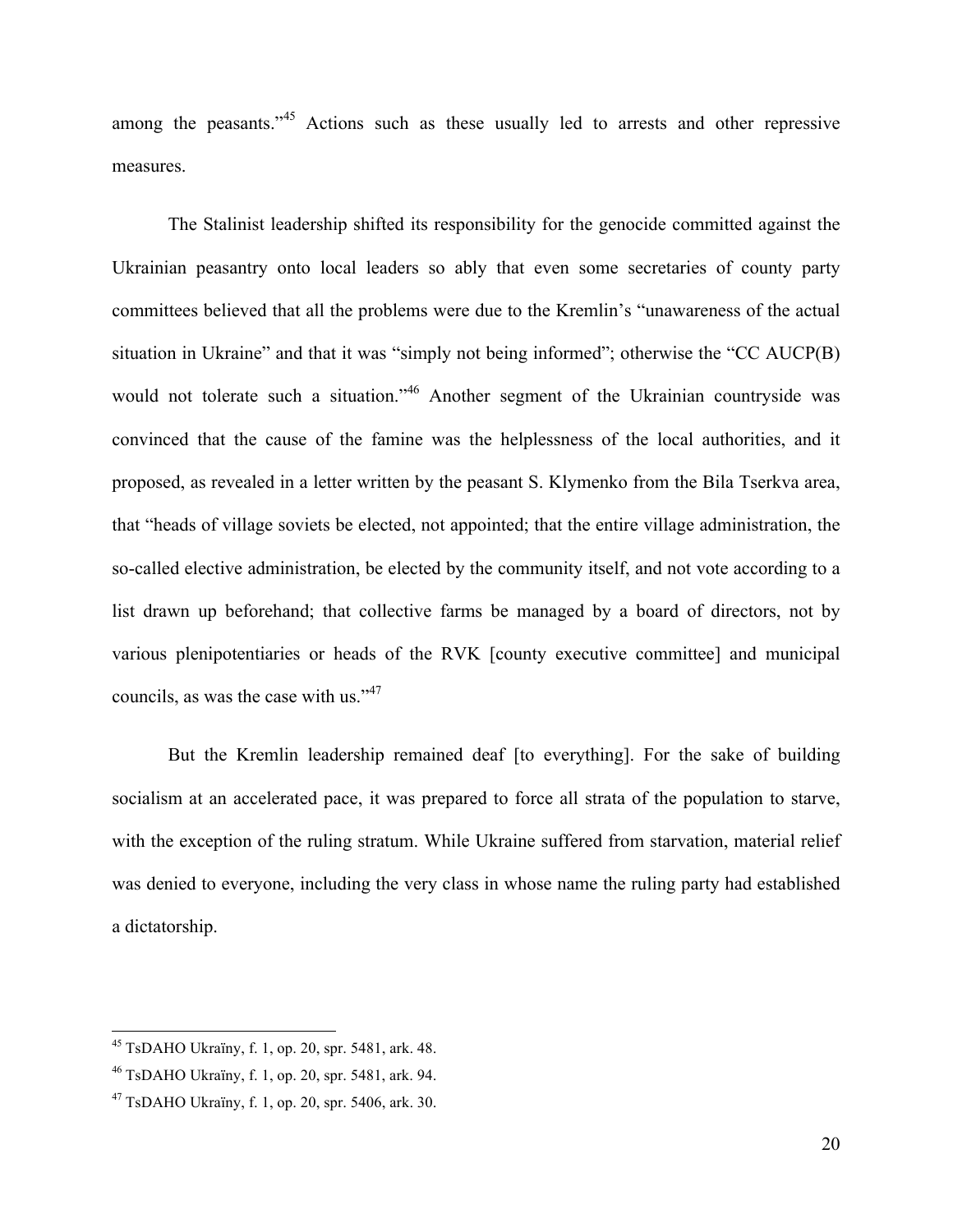According to a decision of the Politburo of the CC CP(B)U dated 13 February 1932, the bread allowances for workers registered on all three so-called lists were first reduced by 100 grams, and in 1933 workers' rations were cut even more.<sup>48</sup> Only workers whose names were on a "special" list and former Red Army partisans were not affected by these changes. The famine affected even Red Army units deployed in Soviet Ukraine. Red Army troops, most of whom were peasants, were convinced that everything confiscated by the government was being "devoured…by ranking officials and the GPU." As a Red Army soldier named I. Shipilov wrote to Stanislav Kosior, "in the event of war, let them fight both the external enemy and all the starving and wretched people in the country."<sup>49</sup> A communist from Zhmerynka named A. Banivsky wrote the following to Stalin: "County leaders engage systematically…in selfprovisioning and drinking bouts." The Kyiv-based communist P. Smirnov wrote that local leaders "have restricted-access cafeterias…while unfortunate people are starving to death; all the self-seekers are afraid of becoming opportunists," meaning that they did not dare to talk openly about the true state of affairs in the Ukrainian countryside.<sup>50</sup> Davydenko, a member of a collective farm located in Znamianka county, Odesa region, wrote to Stalin: "The heads of the collective farm eat bread, milk, and fatback; they even sell flour at the market, but you sit starving and perish.… If we have nothing, why is the state not helping? On top of it, they say that in the Soviet Union people will not be allowed to perish."<sup>51</sup>

 $48$  Workers registered on list no. 1 until 13 February 1933 received 1,000 grams of baked bread per day, and their dependents obtained 400 grams; workers and their dependents included on list no. 2 received 800 and 400 grams, respectively; workers and their dependents registered on list no. 3 received 600 and 300 grams, respectively (TsDAHO Ukraïny, f. 1, op. 6, spr. 235, ark. 71).

<sup>49</sup> TsDAHO Ukraïny, f. 1, op. 29, sor. 5406, ark. 26.

<sup>50</sup> *Holod 1932–1933 rokiv na Ukraïni*, pp. 153–54, 157–58.

 $51$  Ibid., p. 153.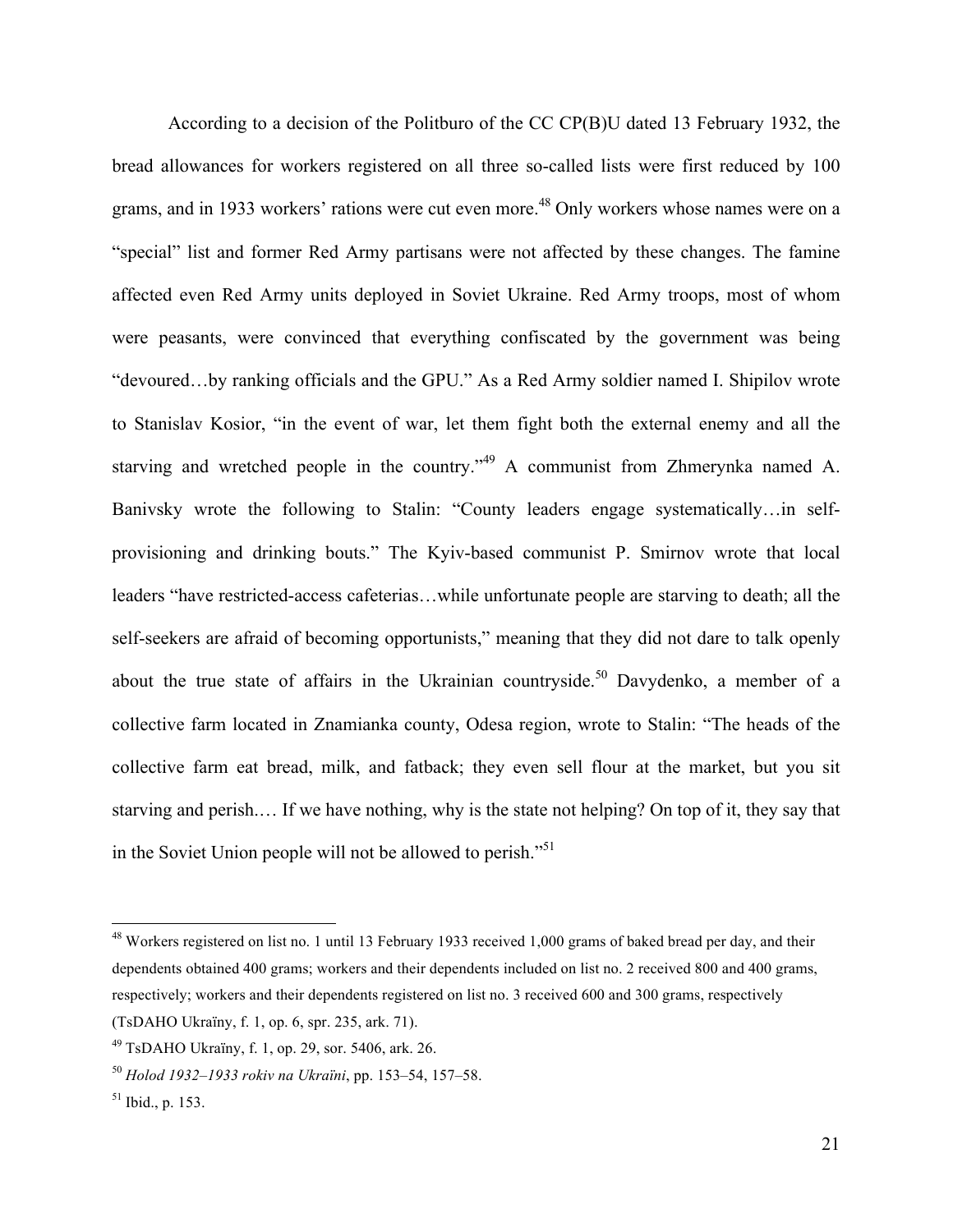The government's refusal to provide a guaranteed food minimum to the working class, in whose name the Bolshevik Party had established its dictatorship, resulted in the fact that as early as 1931 famine had swept through a number of regions in the USSR. At the same time, the years 1931 and 1932 marked a sharp increase in the number of workers and functionaries who received bread from the state, since industrial enterprises were constantly recruiting workers in order to fulfill the state's unrealistic plans. Between January–March 1931 and January–March 1932, the number of people receiving state support in the form of ration cards rose from 30 to 38 million. Having shown itself incapable of feeding such a large proportion of its population, the Politburo of the CC AUCP(B) approved a decision on 23 March 1932 to abolish the guaranteed provisioning of bread for 20 million people who were on the so-called second and third lists.

At a time when millions of Ukrainians were starving to death, the party and Soviet leadership did not deny itself provisions. While the ration-card system was still in place, the higher-ranking members of the nomenklatura, like the entire Soviet population, received rations. In contrast to the ration issued to ordinary citizens, however, the ration for the nomenklatura was categorized as "special," and the food was cheaper and more calorific. For example, in the summer of 1932 the monthly ration for the higher all-Union nomenklatura in group A was worth 147 rubles and consisted of [the following]: 4 kg of meat and 4 kg of sausage; 1.5 kg of butter and 2 liters of oil; 6 kg of fresh fish and 2 kg of herring; 3 kg each of sugar and flour; 800 grams of bread per day; 3 kg of various types of groats; 8 tins of food; 20 eggs; 2 kg of cheese; 1 kg of red caviar; 50 grams of tea; 1,200 cigarettes; 2 bars of soap; and 1 liter of milk per day. The assortment also included pastries, vegetables, and fruit.<sup>52</sup> The ration for senior workers in group

 <sup>52</sup> E. Osokina, *Za fasadom "stalinskogo izobiliia": Raspredelenie i rynok v snabzhenii naseleniia v gody industrializatsii, 1927–1941 gg.* (Moscow, 1999), p. 128.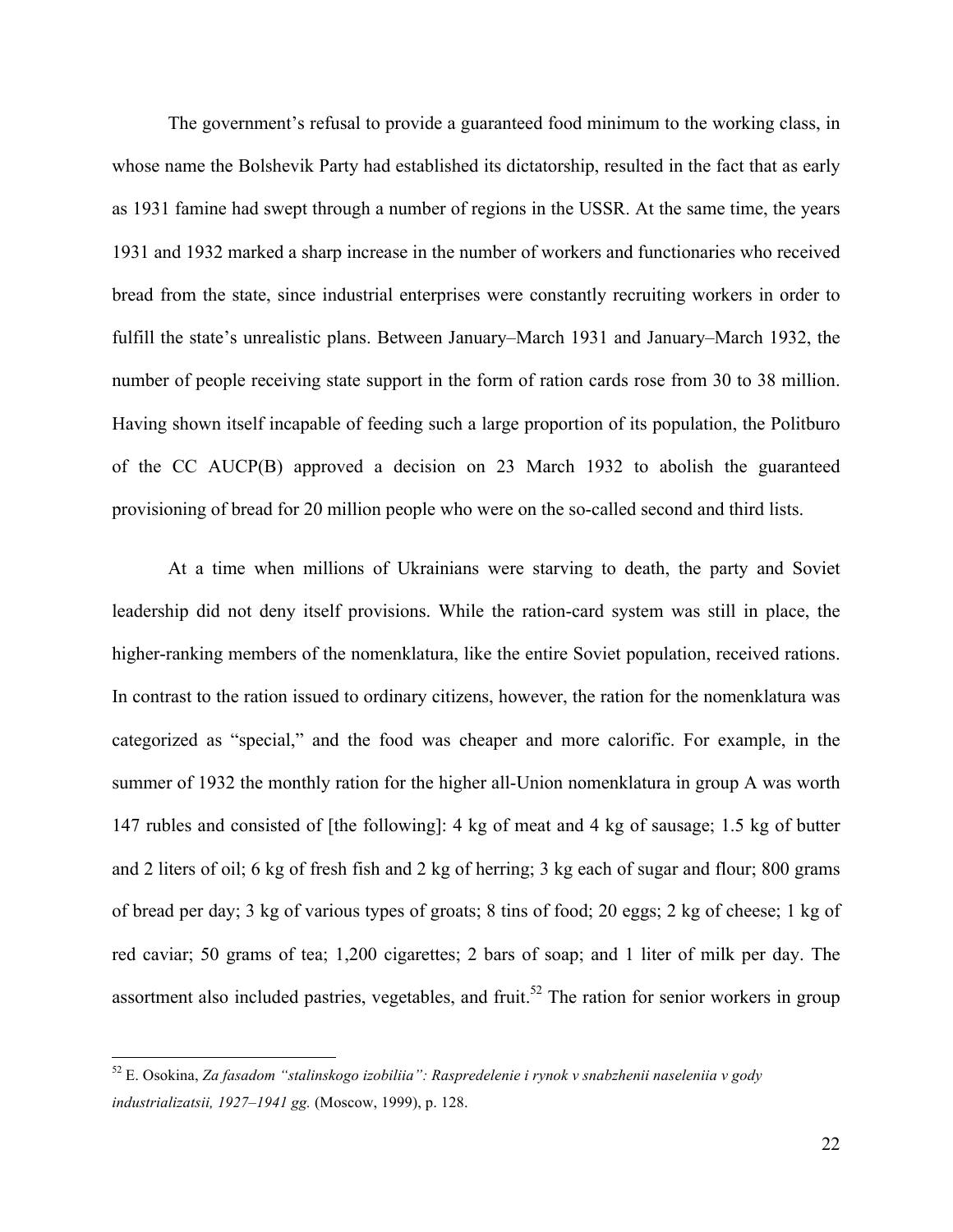B was more modest. They obtained their rations at special distribution centers. Essentially, members of the nomenklatura were supported by the state and thus did not deny themselves anything, particularly food. For example, on 19 January 1934 the dinner of Hryhorii Petrovsky the head of the VUTsVK, consisted of chicken, soup, tomatoes, cucumbers, and caviar. <sup>53</sup> Until June 1932, the only people who vied (and relatively, at that) with the nomenklatura with regard to the question of receiving food from the state were miners working underground.<sup>54</sup>

Preparing for the "decisive assault on the peasantry," in connection with which all hopes were placed on county activists, on 1 January 1932 the Soviet government switched the county leadership to centralized provisioning; henceforth, it received food products and manufactured items through a network of restricted-access GPU-run distribution centers. The established allowance was the same as for workers included in the so-called "list no. 1": 800 grams of bread per day; 2.5 kg of groats per month; 400 grams of oil; 3 tins of food; 2 kg of fish; 1.5 kg of sugar; 2 bars of soap; 10 rubles' worth of manufactured goods, such as cotton material, readymade clothing, galoshes, knitwear, cigarettes, thread, and footwear per month. The allowance for the family of a member of the county nomenklatura was somewhat smaller but nonetheless adequate. 55

Thus did the Moscow center show its concern for the local authorities, who, in the opinion of an unnamed party member (since 1919) and coauthor of an anonymous letter addressed to the CC CP(B)U dated 18 May 1932, "had brought things to such a point that while

 <sup>53</sup> TsDAHO Ukraïny, f. 1, op. 20, spr. 6462, ark. 3.

 $54$  Until June 1932 shaft miners received 3.6 kg of meat per month. In June they began receiving 2 kg of meat and 800 grams of fatback and smoked foods; 2.5 kg of groats, 1 liter of oil; and 1 kg of sugar (TsDAHO, f. 1, op. 6, spr. 236, ark. 158–60).

<sup>55</sup> TsDAHO Ukraïny, f.1, op. 20, spr. 4582, ark. 29; f.1, op. 6, spr. 237; ark. 159.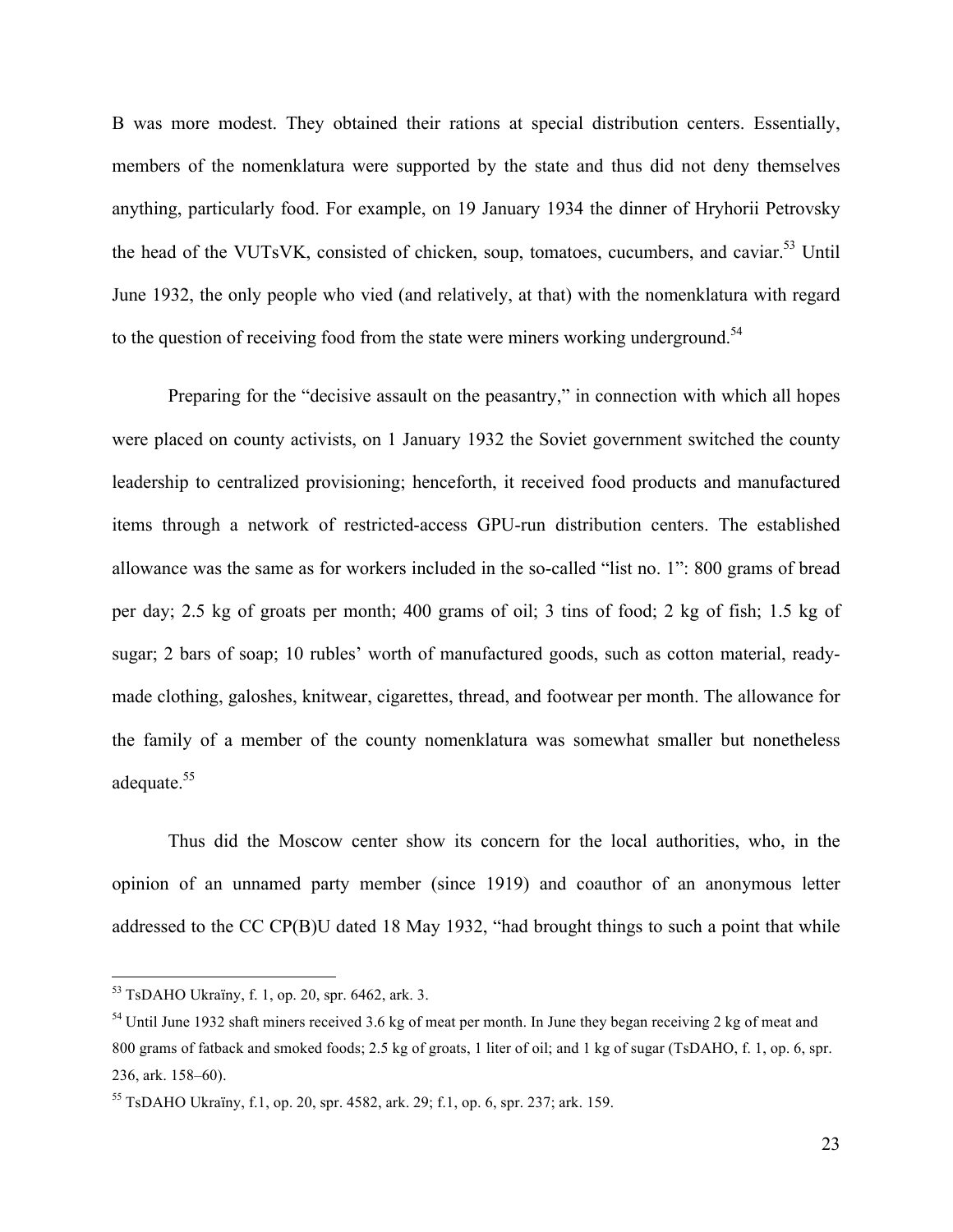they themselves receive food from distribution centers, unfortunate poor peasants and members of collective farms are perishing from starvation…. Send authorized representatives to the villages, but they shouldn't pose questions to the upper ranks of careerists; they should delve into the masses and partake of a dead horse; only then will they learn what is going on in our villages in the fifteenth year of the revolution."56 By way of comparison, the allowance for a teacher in May 1933 consisted of 400 grams of bread, 600 grams of sugar, 400 grams of baked goods, and 1 kg of fish (anchovy or *khamsa* [a small Black Sea fish]).<sup>57</sup>

On 26 October 1932 the CC CP(B)U approved a resolution titled "On Measures Concerning the Improvement of the Servicing of Leading Employees of Provincial Committees and the CC CP(B)U," which raised the salaries of employees of provincial and central party apparatuses by an average of 35 percent, increased the per diem rate for business trips, and improved the provisioning and servicing of families of the nomenklatura, as well as their rest and living conditions. In particular, the per diem rate for business trips taken by top members of provincial committees was raised to 12 rubles, and for members of the CC to 15 rubles per day. In order to improve the provisioning of these categories of employees, the Soviet authorities devised a plan to create an "agricultural base" at cafeterias servicing the Central Committee and provincial committees, establish sewing workshops, supply fuel to the families of functionaries, and improve the provisioning of cafeterias and centers distributing food and manufactured goods. The Central Medical Commission at the People's Commissariat of Health (TsLK) was ordered "to include in its servicing list all nomenklatura party workers of provincial committees

 <sup>56</sup> TsDAHO Ukraïny , f.1, op. 20, spr. 5406, ark. 6.

 $57$  TsDAHO Ukraïny, f.1, op. 6, spr. 282, ark. 214.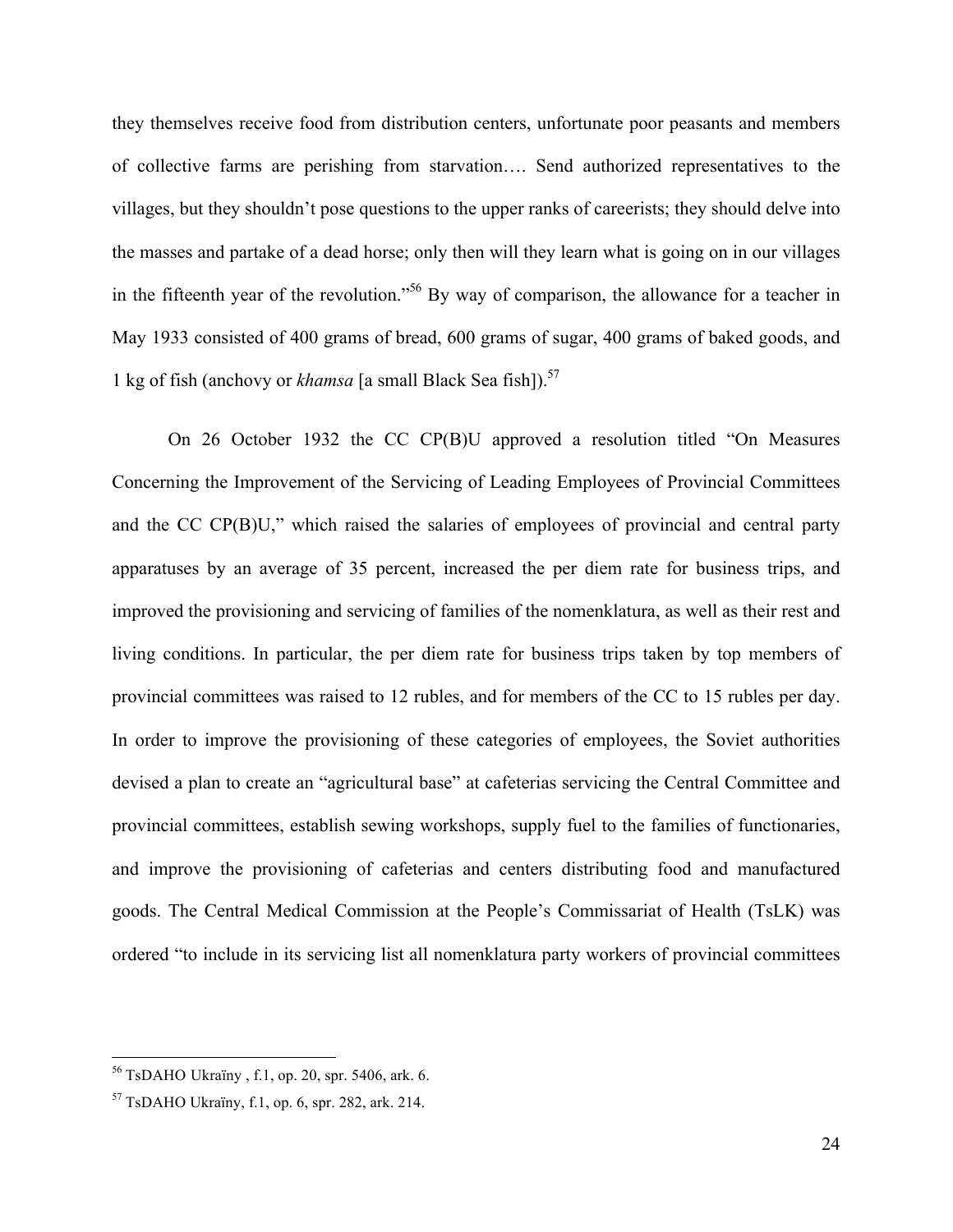and the CC along with the members of their families."<sup>58</sup> A resolution was also adopted to expand the network of polyclinics and build a new hospital for the members of the Central Committee nomenklatura and their families in 1933, and the question of increasing the number of vouchers for "special" spas in Sevastopol, Sochi, and Zheleznovodsk was raised. In order to organize short-term rests (from one to ten days) for important officials, it was decided to establish a rest building in Kharkiv.<sup>59</sup> For the purchase of up-to-date medical equipment, medications, and medical literature, the CC AUCP(B) issued foreign currency to the TsLK. In 1934, for example, the TsLK put in a request to the CC AUCP(B) for US  $$1,500$ .<sup>60</sup>

On 30 December 1932 the Politburo of the CC CP(B)U approved a decision to regulate the provisioning of executives working in central and province-level institutions. Seemingly taking account of the republic's food-supply problems, it reduced the six existing distribution centers to two. As noted in the Politburo's decision, the closing of distribution centers and cafeterias servicing people's commissariats and various institutions "made it possible to establish higher norms for the distribution of food and manufactured goods" for those officials who were serviced at the so-called first distribution center by offering home deliveries of goods. Furthermore, Distribution Center no. 1 was assigned a suburban state farm that supplied it with dairy and meat products, poultry, and vegetables.<sup>61</sup> The allowance established for patrons of Distribution Center no. 2 was equivalent to that of employees on the "special" list.

<sup>&</sup>lt;sup>58</sup> The Central Medical Commission (TsLK) serviced the leading members of the central party, Soviet, economic, and trade-union organizations, while province-based medical commissions serviced leading activists in provinces and counties (TsDAHO Ukraïny , f.1, op. 20, spr. 6462, ark. 1).

<sup>59</sup> TsDAHO Ukraïny, f.1, op. 7, spr. 246, ark. 3.

 $^{60}$  TsDAHO Ukraïny, f.1, op. 20, spr. 6462, ark. 2.

 $<sup>61</sup>$  TsDAHO Ukraïny, f.1, op. 16, spr. 9, ark. 99.</sup>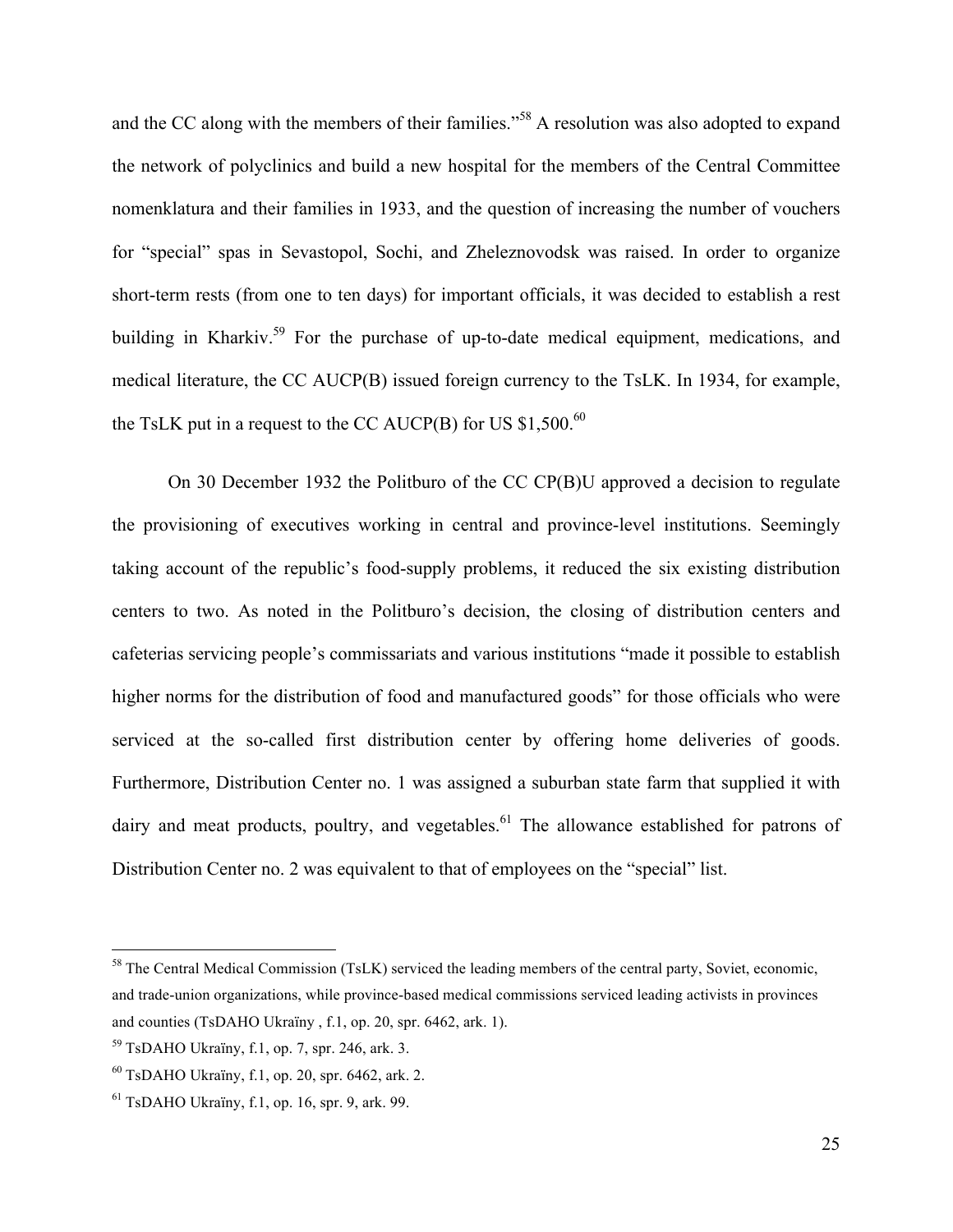Distribution Center no. 1 serviced members of the CC and the Central Control Commission of the CP(B)U, people's commissars and their deputies, authorized representatives of people's commissariats of the USSR and their deputies, presidium members of the VUTsVK, top presidium members of the All-Ukrainian Council of Trade Unions (VURPS), and the "main leading executives of the CC, Council of People's Commissars, Central Control Commission, and the headquarters of the UVO [Extradepartmental Security Directorate]," that is, heads of departments and their deputies. Distribution Center no. 2 serviced members of the collegiums of people's commissariats, heads of all-Union and republican economic associations and their deputies, directors of publishing houses, and newspaper editors. $62$ 

Although the salary of a nomenklatura official before October 1933 was limited by the *partmaksimum*, which officially restricted the salary of a Communist Party member from exceeding the average salary of a worker, in actual fact it rose steadily during the Holodomor. As early as the fourth quarter of 1932, the salaries paid to the provincial and county party elite (starting with the county committee instructor and ending with the secretary of a provincial committee) ranged between 225 and 280 rubles.<sup>63</sup> But already by the spring of 1933 the CC AUCP(B) adopted a decision to fix the monthly salaries of county committee secretaries and county executive committee chairmen in the range of 300–340 rubles; the salaries of provincial nomenklatura appointees were also raised accordingly.64 In October 1933 the *partmaksimum* was abolished, and a resolution handed down by the Central Executive Committee (TsIK) and Council of People's Commissars of the USSR established fixed salaries for the personnel of Soviet organizations. Henceforth the heads and secretaries of the TsIK USSR and Union

 $62$  Ibid.

 $^{63}$  TsDAHO Ukraïny, f.1, op. 7, spr. 271, ark. 168.

<sup>64</sup> TsDAHO Ukraïny, f.1, op. 6, spr. 282., ark. 133.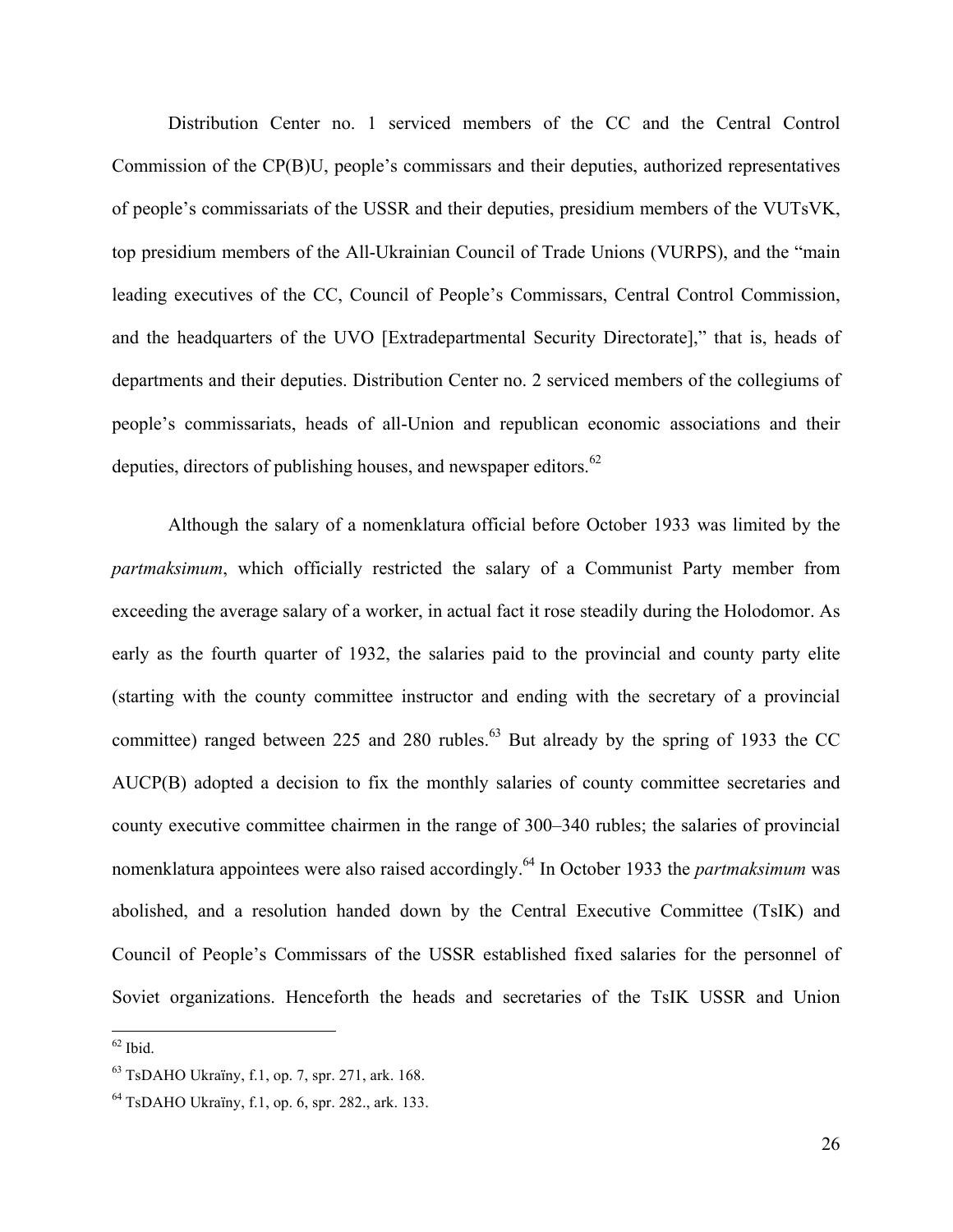republics and their deputies; heads of territorial and provincial executive committees and municipal councils of Moscow, Leningrad, and Kharkiv; people's commissars of the USSR and the RSFSR and their deputies; heads of the Supreme Court of the USSR, RSFSR, territorial, and provincial courts; prosecutors of the USSR, the Union republics, territories, and provinces; rectors of institutes of the Red professoriate and of a number of universities received a monthly salary of 500 rubles.<sup>65</sup> This was precisely the amount of the salary reported in December 1933 by Ivan Akulov, the then chief procurator of the USSR, in the "Questionnaire for Old Bolsheviks and Veterans of the Revolution."<sup>66</sup>

While the nomenklatura's well-being improved, workers earned an average of 125 rubles; teachers, 100–130 rubles; doctors with diplomas, 150–275 rubles (medium-level and junior medical personnel earned between 40 and 50 rubles a month); students at technical colleges received a net stipend of 15–20 rubles; while peasant invalids received 20 rubles a month.<sup>67</sup>

In addition to their high salaries, members of the nomenklatura had various hidden sources of income. For example, they received "assistance" from various "secret funds" that were created in the 1920s but became widespread specifically in the 1930s. These funds were used for paying for food purchased by executives in restricted-access cafeterias and special canteens; purchasing apartments and books; obtaining assistance with medical treatment and vouchers for sanatoriums; financing the construction of restricted-access recreational resorts, etc. In 1933 the annual budget of the secret fund for assisting senior officials of the USSR People's Commissariat of Supply was 600,000 rubles. Out of this sum, 80 rubles' worth of subsidies were

 <sup>65</sup> Osokina, *Za fasadom "stalinskogo izobiliia,"* p. 129.

<sup>66</sup> TsDAHO Ukraïny, f. 39, op. 4, spr. 3, ark. 6.

<sup>67</sup> Osokina, *Za fasadom "stalinskogo izobiliia,"* p. 129; TsDAHO Ukraïny, f. 1, op. 20, spr. 5406, ark. 10, 28.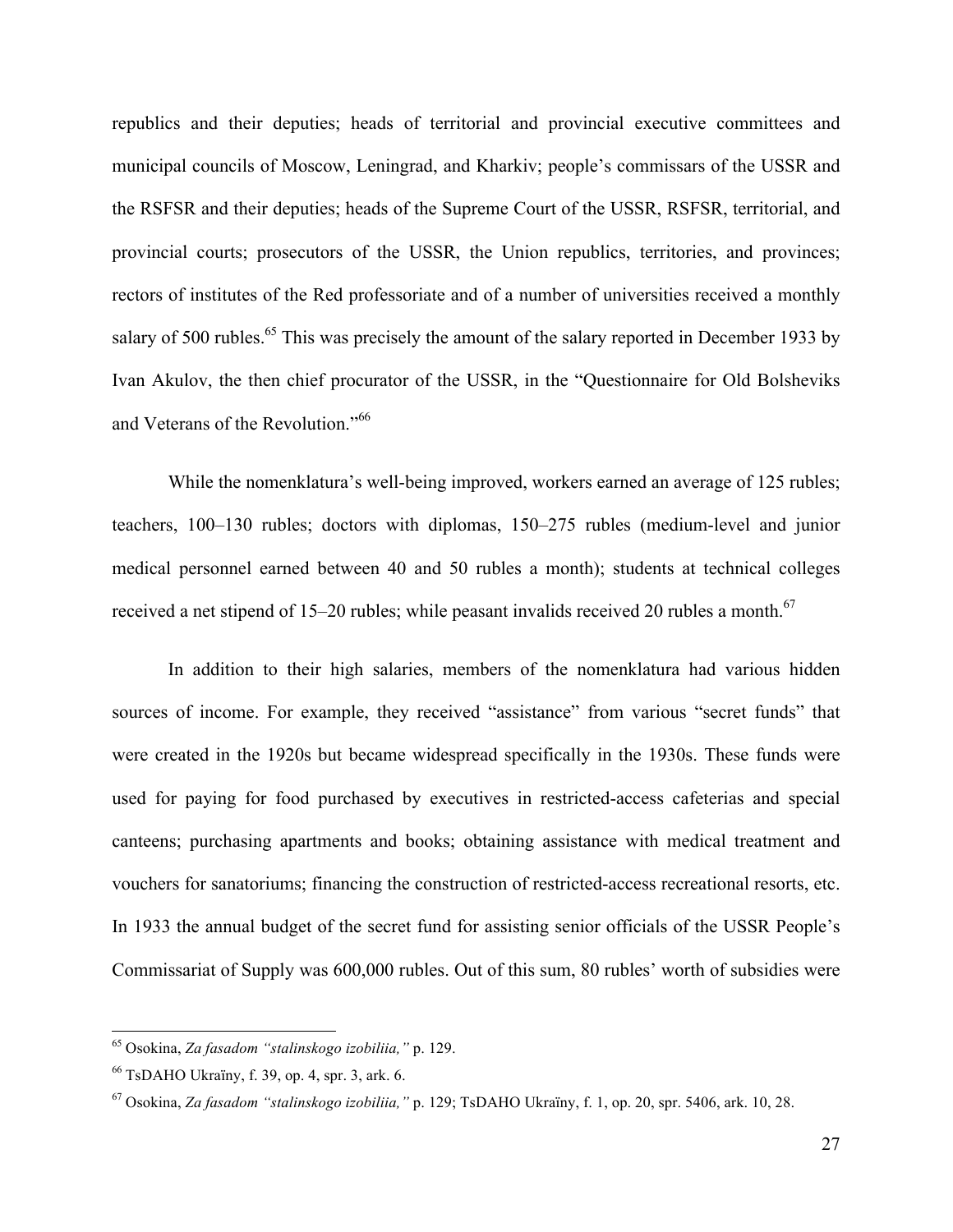issued every month to a single individual for food purchased in cafeterias 50 rubles per quarter for book subscriptions; and 400 rubles per person for the medical fund per year. In addition, 7,000 rubles a month were issued for the upkeep of restricted-access canteens.<sup>68</sup>

Starting in the fall of 1932, nomenklatura benefits were also officially granted to the top county officials, who had to that point been on so-called "centralized provisioning." On 1 November 1932 the Politburo of the CC CP(B)U adopted a resolution titled "On Improving Material and Living Conditions of Management-Level County Workers." Accordingly, it ensured that top county officials, including secretaries of county committees, chairmen of county executive committees, and heads of trade unions and county control commissions and their families would be registered at "restricted-access provincial distribution centers" to supply them with manufactured goods. A further 23,900 people were registered for "special centralized provisioning": 10,400 executives and 13,500 family members. The resolution also entailed a salary increase, improvement of living conditions, and the establishment in every county of small market gardens for servicing the needs of the local leadership.<sup>69</sup>

The Torgsin system was turned into another source of self-provisioning for the local leadership during the Holodomor. Torgsins were special shops for foreigners in the USSR that were organized in a broad network of restricted-access stores that sold antiques, kilims, furs, food, and scarce commodities. The Torgsin system was founded in the summer of 1930 within the USSR People's Commissariat of Trade and had branches in the Union republics, provinces, and territories. In order to extract gold and precious valuables from the starving population, the party leadership issued a directive about opening Torgsin shops not only in cities and county

 <sup>68</sup> Osokina, *Za fasadom "stalinskogo izobiliia,"* p. 129.

 $^{69}$  TsDAHO Ukraïny, f. 1, op. 6, spr. 237, ark. 155–57.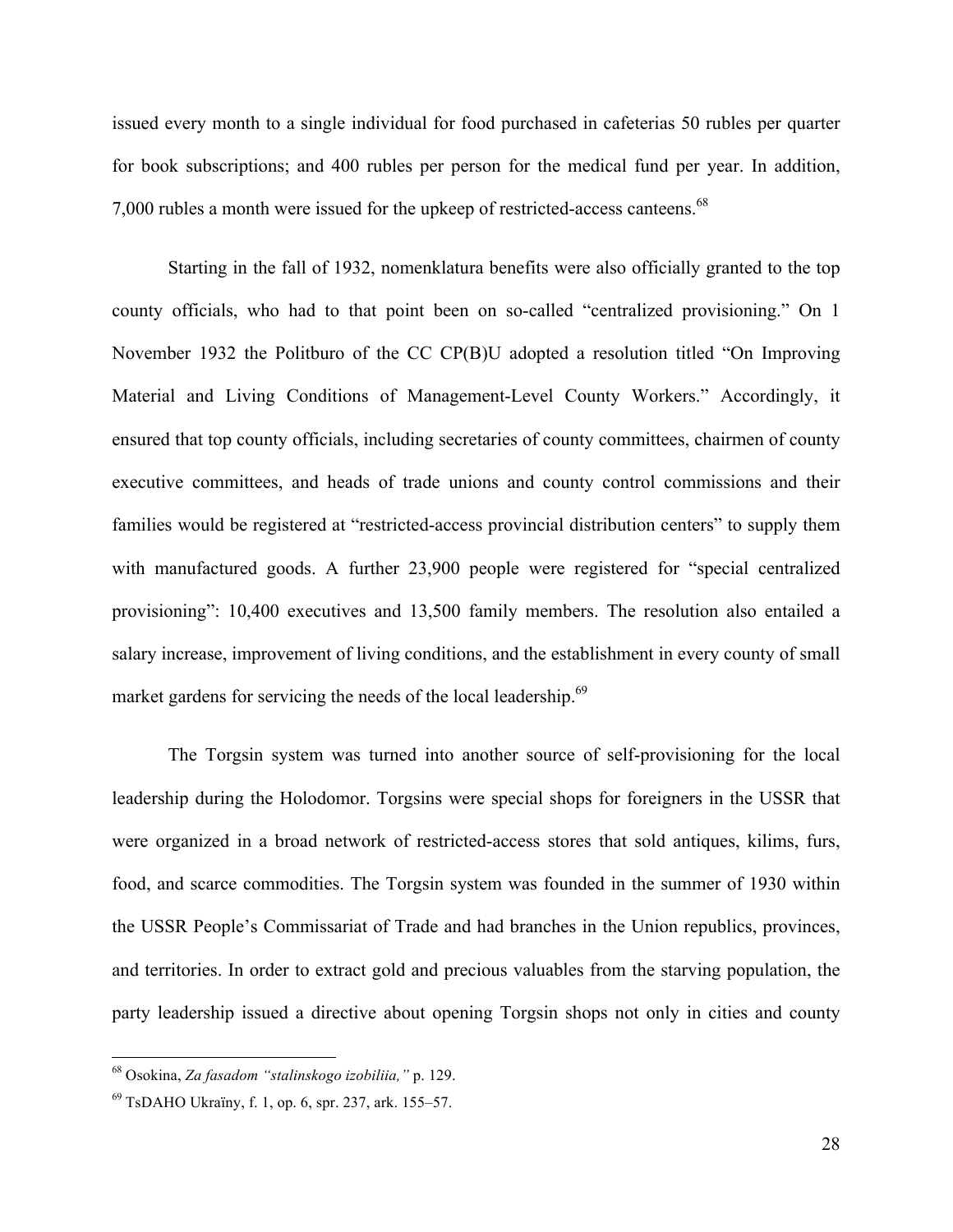centers but also in large villages. In the fall of 1932, when Moscow set itself the task of significantly expanding the Torgsin trading network, the Politburo of the CC CP(B)U, reacting to this directive, ratified a resolution on 10 December 1932 "On the Work of the Torgsin." The extent to which the Soviet authorities counted on the Torgsin system is revealed by several points of this resolution, according to which the executives and specialists of its offices were to be provided for on par with executives of "central and provincial organizations," while the directors of the provincial networks of Torgsin offices and their deputies were inducted into the Central Committee nomenklatura. Directors of large department stores and warehouses were added to the lists of the provincial nomenklatura.<sup>70</sup>

During the years of starvation, when the Ukrainian population was trading its valuables for food in Torgsin shops, the members of the nomenklatura, capitalizing on their dominant positions in society, turned these stores into their private preserve, paying for goods and food not with foreign currency or precious metals but with Soviet currency. The authorities' abuse of their official positions often exceeded all bounds. For example, in the fall of 1933, by tacit agreement of Chernihiv province's high-ranking officials, the head of a distribution center catering to executives and the director of a Torgsin store sold 3,688 kg of flour for gold and foreign currency. With the proceeds from this shady transaction they "purchased in the Torgsin shop lengths of wool fabric (for suits) and other goods, and supplied them to executives."<sup>71</sup>

The nomenklatura did not shrink from enjoying a variety of "transport" privileges. In addition to company cars driven by personal chauffeurs—a means of transport that was already perceived as a customary attribute of power—in the 1930s VIP-style railroad cars were

 $70$  TsDAHO Ukraïny, f. 1, op. 6, spr. 238, ark. 153–54.

 $71$  TsDAHO Ukraïny, f. 1, op. 6, spr. 286, ark. 87.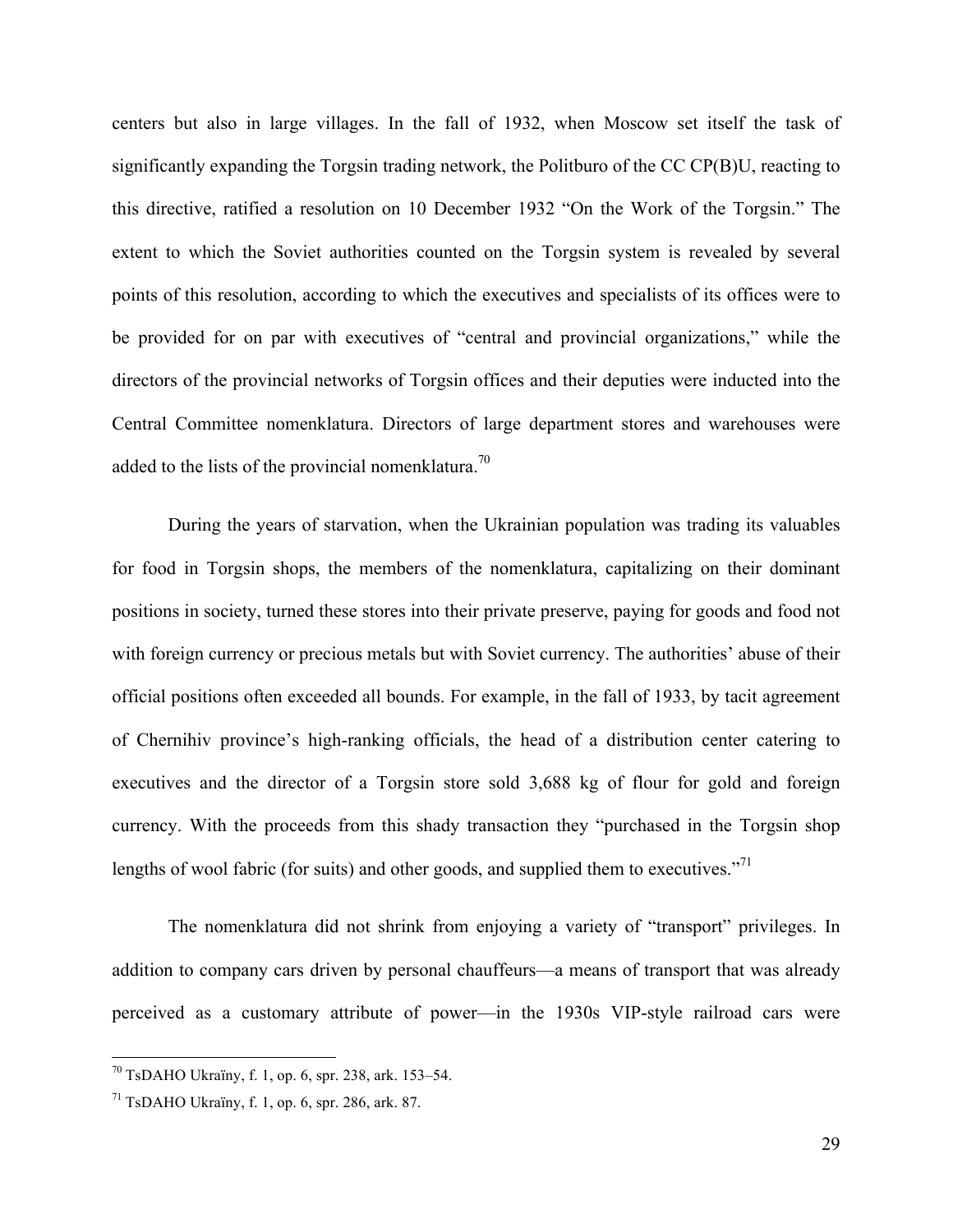especially popular among circles of the higher elite. Custom-made for the functionary, they were paid for by the department that he headed. Manufacturing such a VIP-style railroad car cost the state treasury a minimum of 300,000–400,000 rubles. Although in 1932 the right to this mode of transport was held by secretaries and members of the Politburo of the CC AUCP(B), heads of the TsIK USSR, the Council of People's Commissars of the USSR and the RSFSR, the OGPU of the USSR, people's commissars of the USSR, and commanders of military districts, VIP-style railroad cars continued to be used by republican, provincial, and territorial leaders without the authorities' permission. According to official data, in 1933, that is, at the peak of the mass famine in Ukraine, "official railroad cars of the Central Committee" every month "consumed" 200 kg of butter, 250 kg of Swiss cheese, 500 kg of sausage, 500 kg of gamebirds, 550 kg of assorted meats, 300 kg of fish, 350 kg of tinned fish, 100 kg of herring, 100 kg of red caviar, 300 kg of sugar, 160 kg of chocolate and candy, 100 baskets of fruit, and 60,000 cigarettes manufactured for export.<sup>72</sup>

The party and state elite took similar trips quite frequently during their vacations, which lasted from one and a half to two months. During this period, the entire upper-level republican and provincial nomenklatura also had the opportunity to stay in state-owned villas operated by the Central Medical Commission (TsLK). For example, in 1932 the Odesa provincial leadership, consisting of the secretary of the provincial party committee, the head of the provincial executive committee, and the head of the provincial control commission established their permanent residences in state-owned villas in Mirazli Park, where the Chubar Sanatorium for members of the nomenklatura was also located.<sup>73</sup>

 <sup>72</sup> Osokina, *Za fasadom "stalinskogo izobiliia,"* p. 131.

 $^{73}$  TsDAHO Ukraïny, f. 1, op. 20, spr. 6232, ark. 17.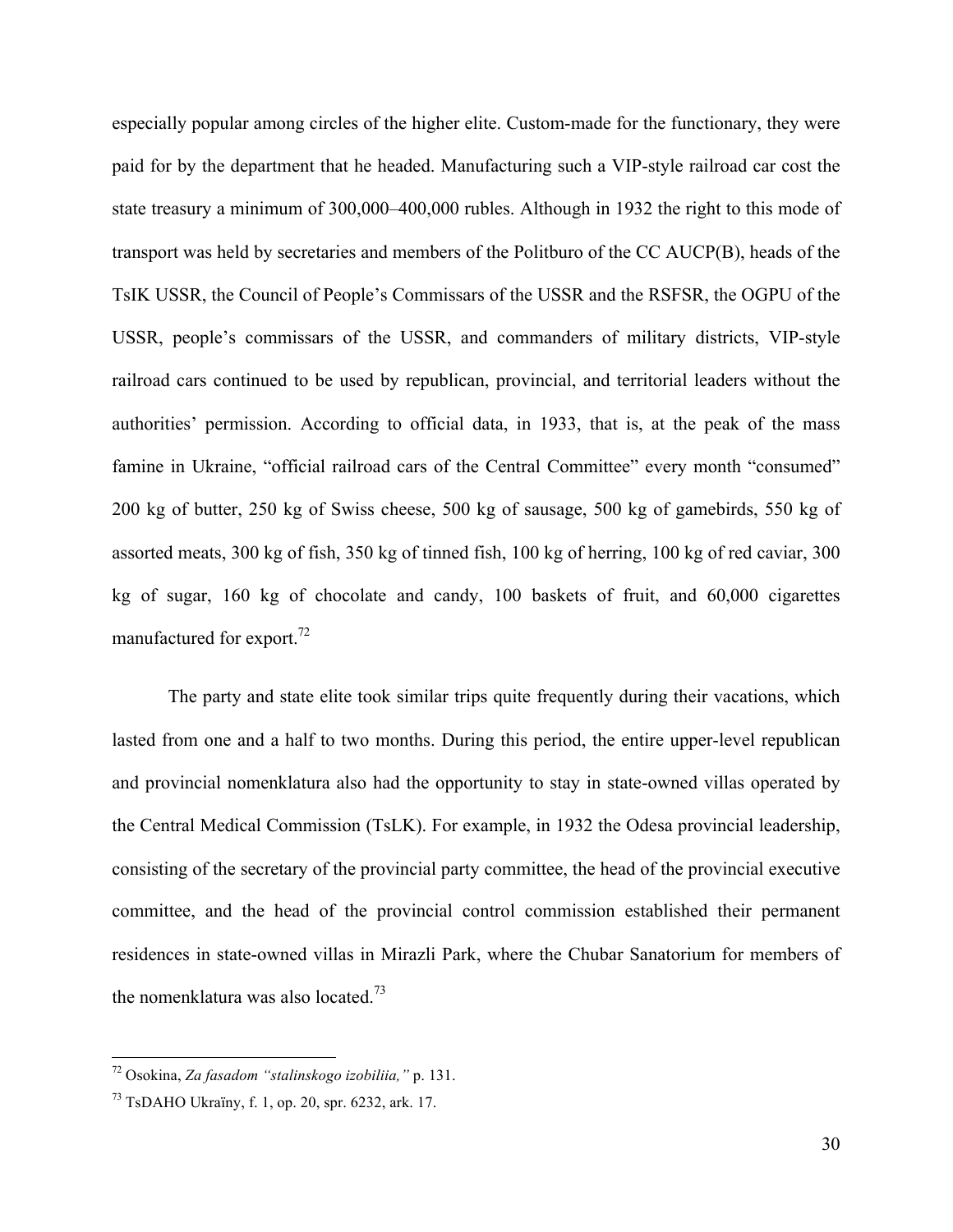Members of the nomenklatura also enjoyed access to special medical care that was not only free but also of high quality. Vouchers for a stay in a sanatorium were issued for a nominal fee. Despite the grave currency crisis of the 1930s caused by the global economic crisis, leading Soviet officials and their families often sought health care abroad. High-ranking Ukrainian officials vacationed and took the cure at such internationally known spa resorts as Vichy (France), Carlsbad (Czechoslovakia), and Merano (Italy), and they traveled to Berlin and Vienna to consult with the "leading lights" of the European medical establishment. As was the custom, this privilege was granted by the CC AUCP(B). During the starvation years of 1932–33 alone, members and candidate members of the Politburo traveled abroad for medical treatment and rest: Volodymyr Zatonsky, Hryhorii Petrovsky, and Oleksandr Serbychenko (Berlin); and Mykola Skrypnyk (Vichy).<sup>74</sup> In 1933 the TsLK issued its patients more than  $160,000$  rubles' worth of material assistance alone, and more than  $50,000$  rubles in the first half of  $1934$ .<sup>75</sup> The party nomenklatura was particularly solicitous about the health of meritorious veterans of the Communist Party. In 1934, medical treatment for a single "old Bolshevik" cost the state 600 gold rubles and US \$75.76

In 1932 the TsLK, which functioned under the People's Commissariat of Health, provided services to 567 executives working in Kharkiv and 1,042 family members. By 25 December 1933, those numbers had become 1,637 and 2,929 people, respectively.<sup>77</sup> During this period, approximately 15,000 adults and 2,000 children received medical treatment at TsLK-

 <sup>74</sup> TsDAHO Ukraïny, f. 1, op. 6, spr. 235, ark. 170; f. 1, op. 6, spr. 236, ark. 189, 211, 229.

 $75$  TsDAHO Ukraïny, f. 1, op. 20, spr. 6462, ark. 63.

 $^{76}$  TsDAHO Ukraïny, f. 1, op. 20, spr. 6462, ark. 25.

 $^{77}$  TsDAHO Ukraïny, f. 1, op. 20, spr. 5311, ark. 33; f. 1, op. 20, spr. 6232, ark. 88.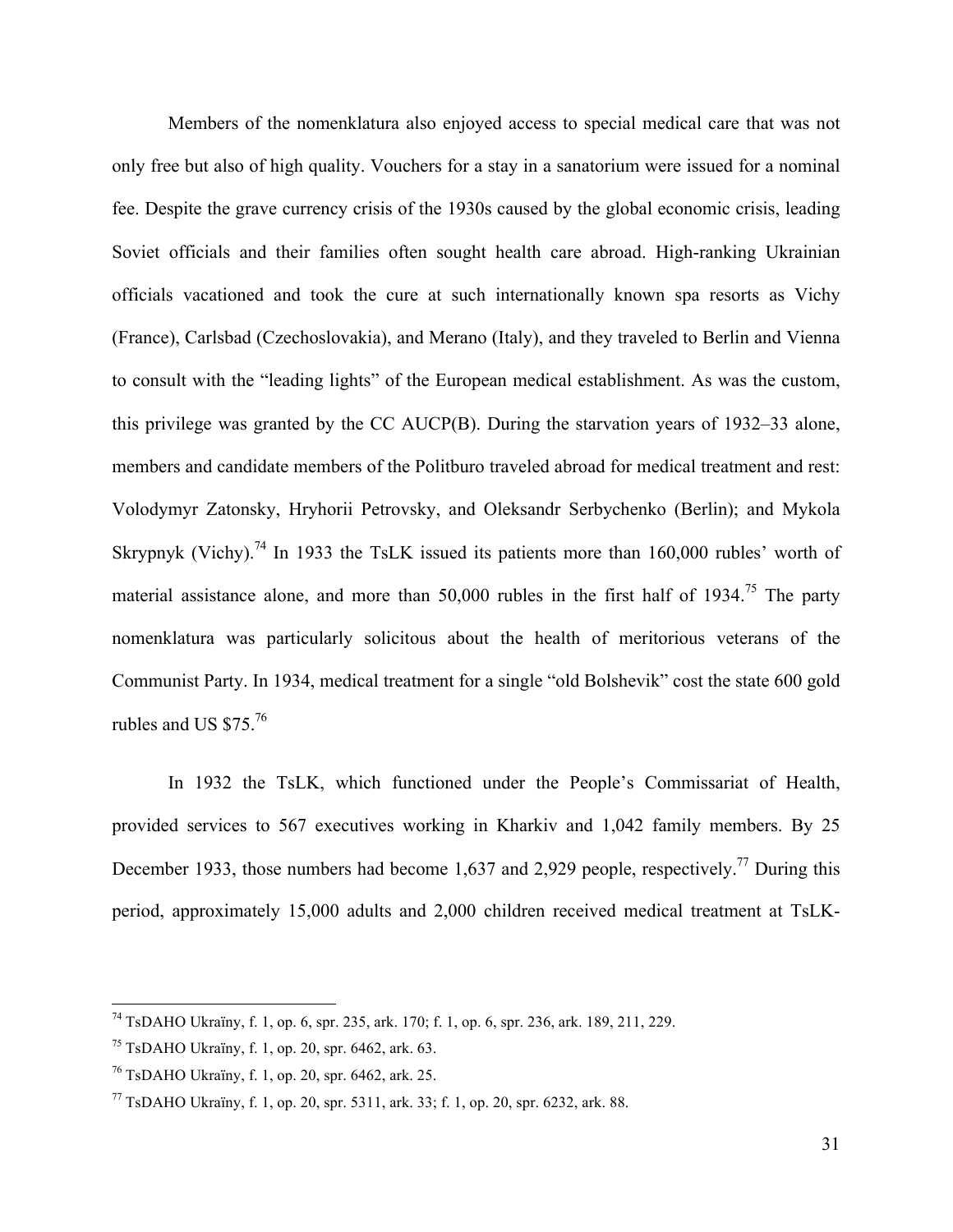operated sanatoriums and lodges.<sup>78</sup> Until 1933, the Soviet Ukrainian nomenklatura obtained medical treatment in sanatoriums based in Kharaksa (Crimean Peninsula), Odesa, and Kislovodsk (Stavropol territory, RSFSR), with a combined number of 5,925 beds (a bed cost 348 rubles in 1932, and 401 rubles in 1933).<sup>79</sup> For example, a bed in the Kislovodsk Paradi-Semashko sanatorium cost  $360$  rubles.<sup>80</sup> In 1932–35, the TsLK also undertook the construction of new sanatoriums for the Ukrainian nomenklatura in Gagra (Georgia), Kislovodsk, Sochi, and the Crimea, villas in Pomirky and Odesa, and a recreational resort in Nalchik (Kabardino-Balkar ASSR). It is noteworthy that there were always sufficient funds for such construction, which was conducted with particular intensity in 1932–33, that is, when the famine was raging.

Despite the financial crisis, in February 1933 the Kremlin leaders, who were stubbornly refusing to provide relief to the starving Ukrainian peasantry, allowed the Soviet Ukrainian government to ratify the TsLK's budget for 1933 in the amount of 11,190,000 rubles, which exceeded the 1932 budget by  $5.165,000$  rubles.<sup>81</sup> The commission planned to spend more than one-third of this amount—4,180,000 rubles—to complete the construction of sanatoriums for the Ukrainian nomenklatura in Gagra, Kislovodsk, and the Crimea, a recreational resort in Odesa, and a polyclinic in Kharkiv. According to a resolution approved by the Council of People's Commissars of the Ukrainian SSR on 22 February 1933, funds for the needs of the TsLK were to be transferred from the Ukrainian ministries of finance, justice, health, and labor and the All-Union's People's Commissariat of Heavy Industry, all of which were financed from the state budget, as well as from the Central Commercial Bank and a number of republican industrial

 $78$  TsDAHO Ukraïny, f. 1, op. 20, spr. 6232, ark. 88.

 $^{79}$  TsDAHO Ukraïny, f. 1, op. 20, spr. 6232, ark. 110.

<sup>80</sup> TsDAHO Ukraïny, f. 1, op. 20, spr. 6232, ark. 11.

 $81$  TsDAHO Ukraïny, f. 1, op. 20, spr. 6232, ark. 5; f. 1, op. 20, spr. 5311, ark. 1.